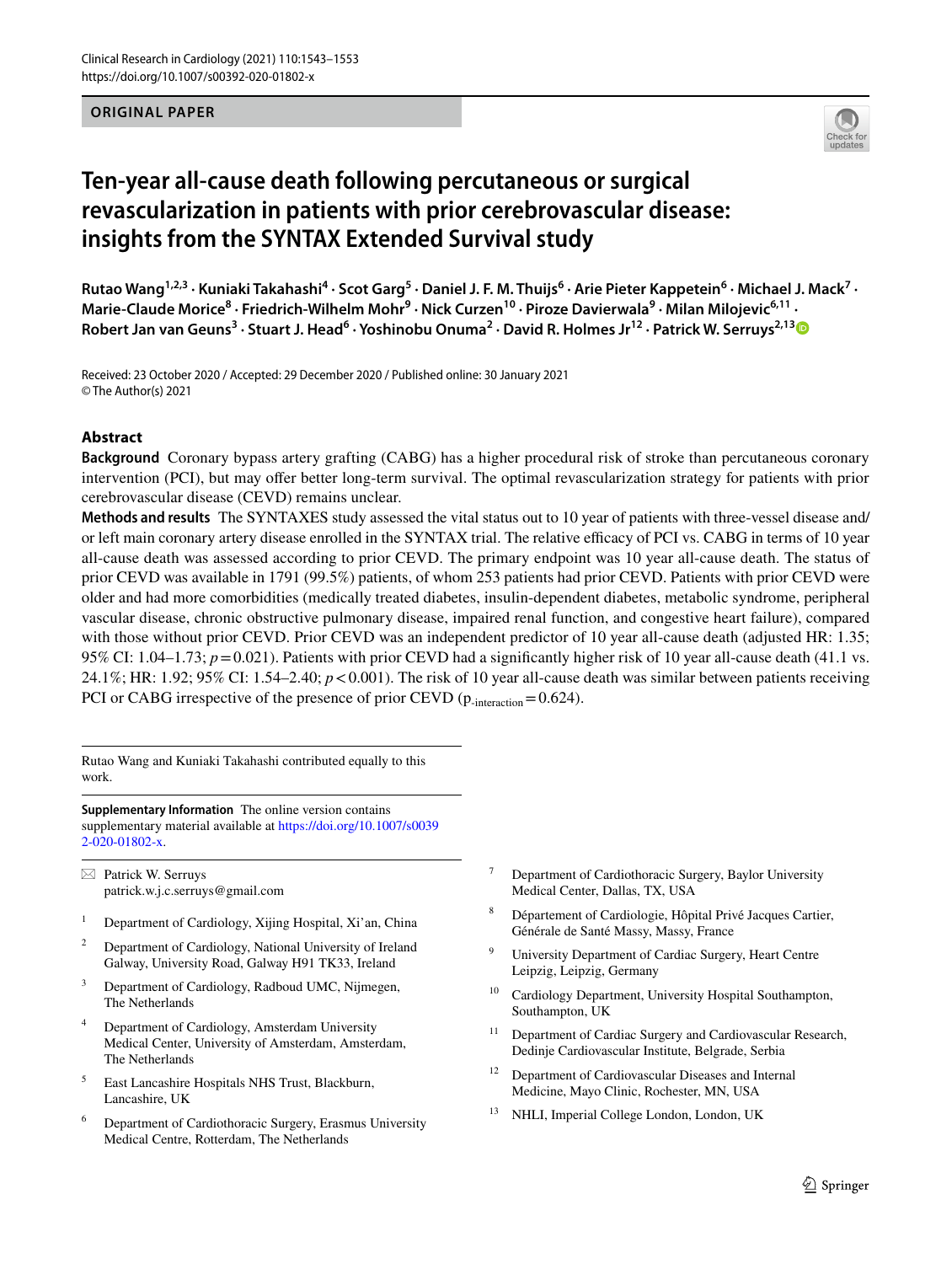**Conclusion** Prior CEVD was associated with a signifcantly increased risk of 10 year all-cause death which was similar in patients treated with PCI or CABG. These results do not support preferential referral for PCI rather than CABG in patients with prior CEVD.

*Trial registration:* SYNTAX: ClinicalTrials.gov reference: NCT00114972. SYNTAX Extended Survival: ClinicalTrials. gov reference: NCT03417050.

# **Graphic abstract**



**Keywords** Cerebrovascular disease · CABG · Left main coronary artery disease · PCI · Three-vessel disease

### **Abbreviations**

| <b>CABG</b>  | Coronary artery bypass grafting    |
|--------------|------------------------------------|
| <b>CAD</b>   | Coronary artery disease            |
| <b>CEVD</b>  | Cerebrovascular disease            |
| <b>LMCAD</b> | Left main coronary artery disease  |
| <b>PCI</b>   | Percutaneous coronary intervention |
| <b>RCTs</b>  | Randomized controlled trials       |
| <b>TIA</b>   | Transient ischemic attack          |
| 3VD          | Three-vessel disease               |
|              |                                    |

# **Introduction**

The relationship between cerebrovascular disease (CEVD) and coronary artery disease (CAD) has been extensively investigated with numerous studies confrming that CEVD shares common vascular risk factors with CAD [[1](#page-9-0), [2](#page-9-1)]. Moreover, the presence of CEVD is associated with worse clinical outcomes after coronary revascularization, and has been reported to be an independent risk factor of long-term mortality in patients with CAD  $[3-5]$  $[3-5]$ .

Randomized controlled trials (RCTs) have consistently shown that coronary revascularization by coronary artery bypass grafting (CABG) as opposed to percutaneous

coronary intervention (PCI) is associated with an increased risk of stroke [[6–](#page-9-4)[8\]](#page-9-5). In contemporary clinical practice, patients with prior CEVD are often referred for PCI instead of CABG due to concerns from patients and cardiovascular physicians of a higher rate of perioperative stroke and cognitive decline after CABG. Of note, patients with prior CEVD are more likely to have more extensive CAD than those without CEVD, which can lead to poorer clinical outcomes after PCI [[3](#page-9-2)[–5](#page-9-3), [9\]](#page-9-6). Therefore, determining the optimal method of revascularization for patients with prior CEVD remains challenging.

To date, there are no data evaluating the impact of prior CVED on long-term (up to 10 years) mortality after revascularization, especially in patients with de novo three-vessel (3VD) and/or left main coronary artery disease (LMCAD). The SYNTAX Extended Survival (SYN-TAXES) study established unique 10 year all-cause death in 94% all-comers patients with de novo 3VD and/or LMCAD who were originally randomized to CABG or PCI in the SYNTAX trial [\[10](#page-9-7)]. We therefore aim to evaluate the relative beneft of PCI versus CABG in terms of all-cause death at 10 years according to prior CEVD in the SYNTAXES study.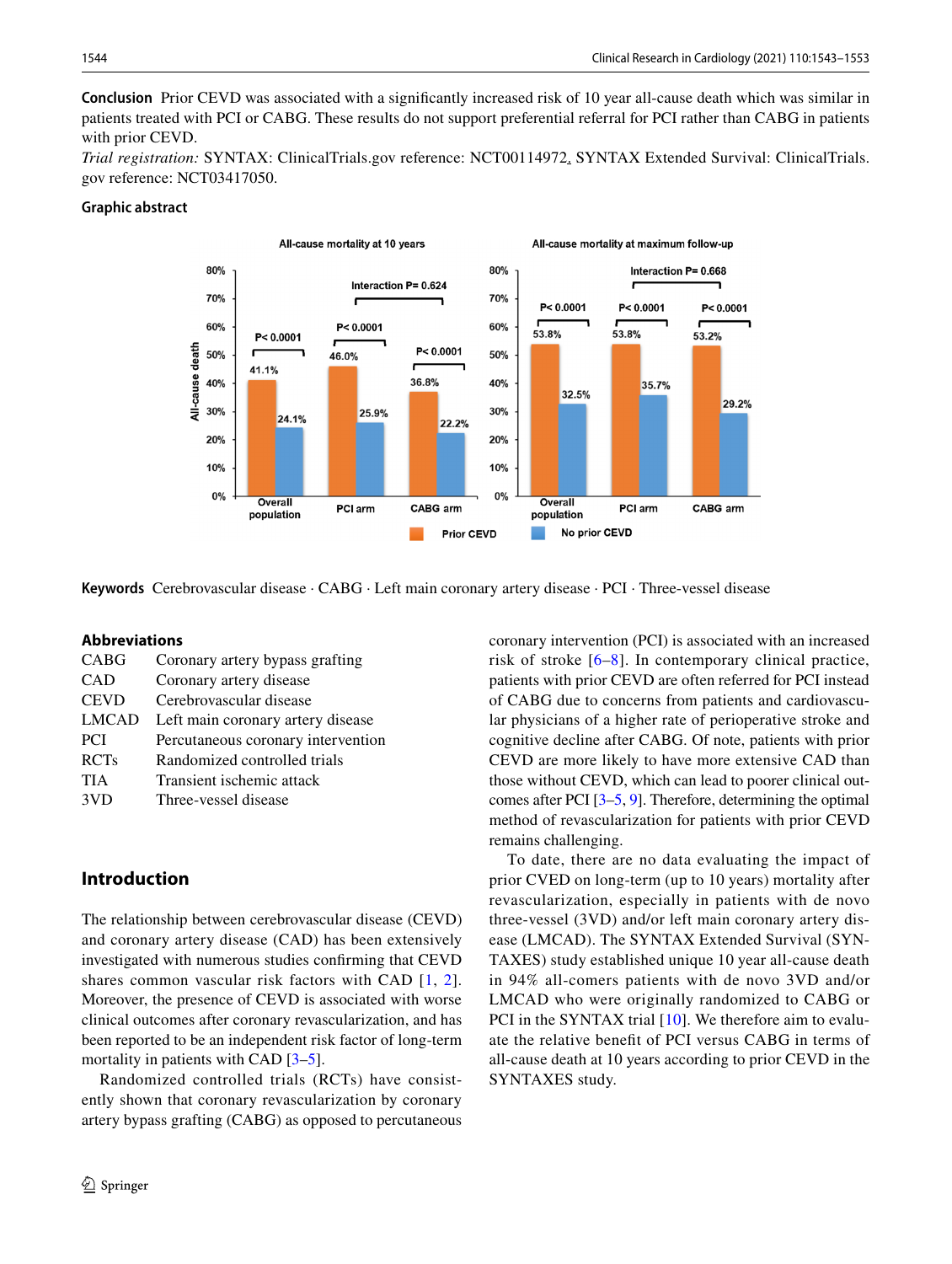### **Methods**

# **Study design and population**

The SYNTAX study design and the primary and fnal 5 year results of the trial have been published previously [\[11–](#page-9-8)[13\]](#page-10-0). In brief, the trial was a prospective, international, multicenter, RCT conducted at 85 centers in Europe and the United States between March 2005 and April 2007. Based on clinical judgment and the consensus of the Heart Team consisting of a cardiothoracic surgeon and an interventional cardiologist and supported by the study coordinator at each center, all-comers patients with de novo 3VD and/or LMCAD in whom clinical equipoise in terms of revascularization strategy between CABG and PCI was assumed, were enrolled and randomized in a 1:1 fashion to either CABG  $(n = 897)$  or PCI  $(n = 903)$  with TAXUS Express paclitaxel-drug eluting stents (PES) (Boston Scientifc Corporation, Marlborough, MA, USA). The SYN-TAX trial (NCT00114972) completed patient follow-up up to 5 years [[13](#page-10-0)]. The SYNTAXES study (NCT03417050) was an investigator-driven initiative that extended followup and aimed to evaluate vital status up to 10 years [[10](#page-9-7)]. The extended follow-up was funded by the German Heart Research Foundation (GHF; Frankfurt am Main, Germany). Follow-up was performed in accordance with local regulations of each participating site and complied with the declaration of Helsinki. Informed consent to assess vital status up to 10 year of follow-up was waived by the medical ethical committee.

### **Defnition of prior CEVD**

Prior CEVD was defned as prior stroke, transient ischemic attack (TIA), or carotid artery disease (carotid stent, endarterectomy, known carotid stenosis or bruit without revascularization, or other), which is consistent with a previous report of the EXCEL trial [\[14](#page-10-1)]. The presence of prior CEVD was assessed in every patient before randomization by the investigators and collected on the electronic case report form.

### **Study endpoints**

The pre-specifed primary endpoint of the SYNTAXES study was all-cause death at 10 years. The pre-specifed secondary endpoint was all-cause death at maximum follow-up. Vital status was confrmed by electronic healthcare record review and national death registry.

#### **Statistical analyses**

All the analyses were performed according to intention to treat principle. The cumulative incidence of clinical adverse events up to 10 years was assessed using the Kaplan–Meier method and compared using the log-rank test. Hazard ratio (HR) with 95% confdence interval (CI) was assessed by a Cox proportional regression model. Multivariate analysis was performed to evaluate whether prior CEVD was an independent predictor of all-cause death at 10 year or the maximum follow-up. The Cox proportional hazards regression model included the following covariates: age, gender, body mass index, hypertension, dyslipidemia, diabetes mellitus, current smoking, peripheral vascular disease, Chronic Obstructive Pulmonary Disease (COPD), impaired renal function (defned as a calculated creatinine clearance<60 ml/min using the Cockcroft–Gault equation), prior myocardial infarction, the anatomical SYNTAX score and randomized strategy (CABG or PCI). Unfortunately, the relatively small numbers of the specifc components of CEVD precluded analysis of the efect of revascularization by type of CEVD.

Continuous variables are reported as mean $\pm$  standard deviations (SD) or median and interquartile range (IQR), and were compared using Student's *t* tests or Mann–Whitney U test, respectively. Categorical variables are reported as percentages and numbers and were compared using Chi-square or Fisher's exact test as appropriate. All tests are two-sided and a  $p$  value of  $< 0.05$  was considered to be statistically signifcant. All analyses were performed using SPSS Statistics, version 25 (IBM Corp., Armonk, 281NY, USA).

# **Results**

#### **Study population**

In the SYNTAX trial, a total of 1800 patients were randomly assigned to undergo PCI with paclitaxel eluting stents  $(n=903)$  or CABG  $(n=897)$ . The status of prior CEVD was available in 1791 (99.5%) patients who made up the cohort for the present analysis. Among them, 253 (14.1%) patients had prior CEVD (78 patients had prior stroke, 84 patients had prior TIA, and 148 had prior carotid artery disease) (Fig. [1\)](#page-3-0). Vital status at 10 year follow-up was complete in 839 (93%) patients in the PCI group and 841 (94%) patients in the CABG group.

#### **Outcomes according to prior CEVD**

Baseline characteristics according to prior CEVD are shown in Table [1.](#page-4-0) Patients with prior CEVD were older, had more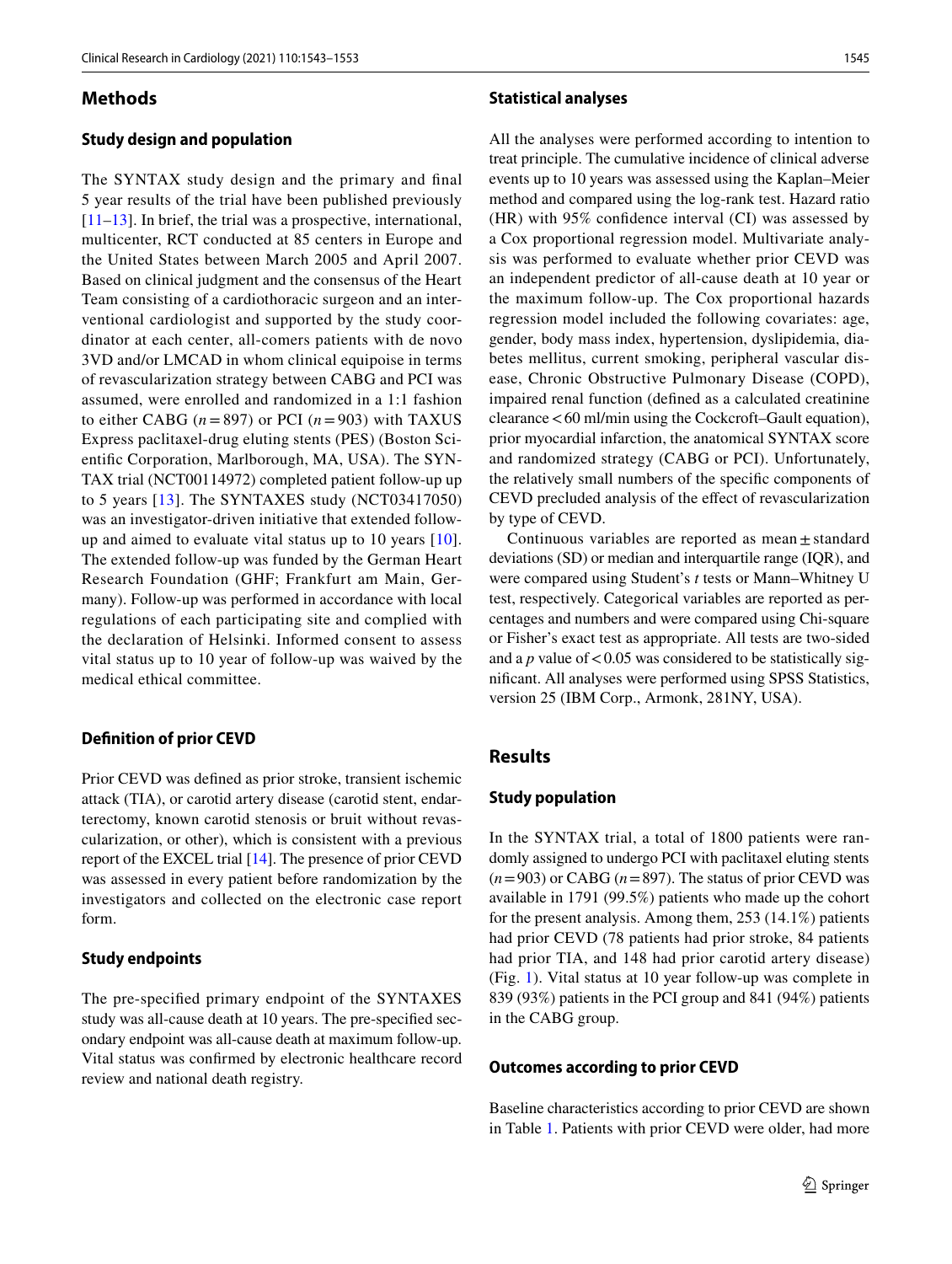<span id="page-3-0"></span>**Fig. 1** Patient flow diagram of the present study. *CABG* coronary artery bypass grafting, *CEVD* cerebrovascular disease, *PCI* percutaneous coronary intervention, *TIA* transient ischemic attack



comorbidities (medically treated diabetes, insulin-dependent diabetes, metabolic syndrome, peripheral vascular disease, chronic obstructive pulmonary disease, impaired renal function, and congestive heart failure), and had a higher Euro-SCORE and Parsonnet SCORE, compared with those without prior CEVD. Patients with prior CEVD had more lesions treated compared with those without prior CEVD.

The median duration of follow-up was 11.2 years (IQR: 7.7–12.1) overall and 11.9 years (IQR: 11.2–12.4) in survivors. When compared to those without prior CEVD, patients with prior CEVD had a signifcantly higher risk of all-cause death at 10 years (41.1 vs. 24.1%; HR: 1.92; 95% CI: 1.54–2.40; *p*<0.001) and at maximum follow-up of 12.6 years (53.8 vs. 32.5%; HR: 1.99; 95% CI: 1.62–2.43; *p*<0.001) (Fig. [2](#page-5-0)a, Online Fig. S1A, Table [2\)](#page-6-0).

By multivariate analysis, prior CEVD was an independent predictor of all-cause death at 10 years (adjusted HR: 1.35; 95% CI: 1.04–1.73; *p*=0.021) and at maximum followup of 12.6 years (adjusted HR: 1.45; 95% CI: 1.16–1.82;  $p = 0.001$ ) (Online Tables S1 and S2).

# **Clinical outcomes according to revascularization strategy**

Among patients with prior CEVD, 119 and 134 patients were randomly assigned to PCI and CABG, respectively. Among 1538 patients without prior CEVD, 782 and 756 patients were randomized to PCI and CABG, respectively (Fig. [1\)](#page-3-0).

Baseline clinical and procedural characteristics according to prior CEVD and revascularization strategies are shown in Table [3.](#page-7-0) By randomization, baseline clinical and procedural characteristics were largely well balanced between PCI and CABG in patients with and without prior CEVD.

Compared with those without prior CEVD, the risk of 10-year all-cause death was higher in patients with prior CEVD both in the PCI arm (46.0 vs. 25.9%; HR: 2.06; 95% CI: 1.52–2.79;  $p < 0.001$ ) and in the CABG arm (36.8 vs. 22.2%; HR: 1.83; 95% CI: 1.32–2.53; *p*<0.001) (Fig. [2b](#page-5-0), c), and these diferences remained signifcant at maximum follow-up of 12.6 years for PCI (53.8 vs. 35.7%; HR: 1.93; 95% CI: 1.45–2.57; *p*<0.001) and CABG (53.2 vs. 29.2%; HR: 2.09; 95% CI: 1.57–2.77; *p*<0.001) (Online Fig. S1b, c). However, the risk of all-cause death at 10 years was similar between PCI and CABG irrespective of the presence of prior CEVD ( $P_{interaction} = 0.624$ ) (Table [4](#page-8-0)).

# **Clinical outcomes according to complexity of coronary artery disease (3VD or LMCAD)**

The limited number of events precluded a subgroup analysis according to SYTNTAX score; we performed the analysis according to 3VD or LMCAD. Results demonstrated that rates of all-cause death at 10 years and maximum follow-up were numerically higher after PCI than after CABG but not signifcantly diferent in both 3VD and LMCAD patients with prior CEVD (Online Fig. S2).

# **Discussion**

The SYNTAXES study is the frst study to investigate 10year survival after PCI with drug eluting stents versus CABG in patients with *de novo*3VD and/or LMCAD. The present analysis is the frst study to evaluate the potential relative beneft of PCI versus CABG in terms of all-cause death at 10 years according to prior CEVD in stable patients with complex CAD. The main fndings of the present study can be summarized as follows: (1) prior CEVD (14.1%) was common among patients with de novo 3VD and/or LMCAD and they had more comorbidities and more extensive CAD compared with those without CEVD; (2) prior CEVD was associated with a signifcantly increased risk of all-cause death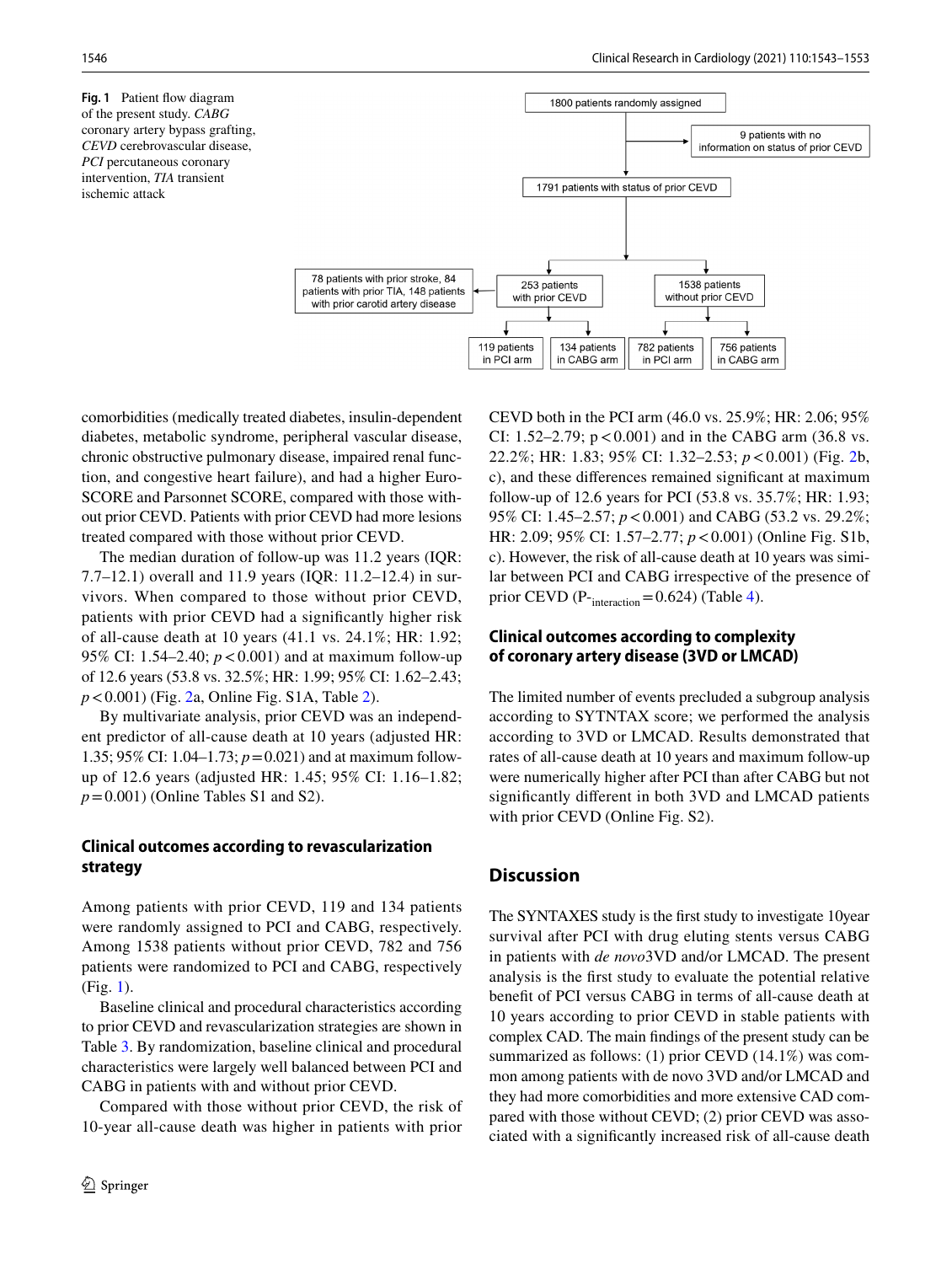<span id="page-4-0"></span>**Table 1** Baseline characteristics according to prior CEVD

|                                       | Prior CEVD $(n=253)$ | No prior CEVD<br>$(n=1538)$ | <i>p</i> value |
|---------------------------------------|----------------------|-----------------------------|----------------|
| Randomization                         |                      |                             | 0.261          |
| <b>PCI</b>                            | 47.0 (119)           | 50.8 (782)                  |                |
| <b>CABG</b>                           | 53.0 (134)           | 49.2 (756)                  |                |
| Age (year)                            | $68.2 \pm 8.7$       | $64.6 \pm 9.8$              | < 0.001        |
| Sex                                   |                      |                             | 0.159          |
| Male                                  | 74.3 (188)           | 78.3 (1204)                 |                |
| Female                                | 25.7(65)             | 21.7 (334)                  |                |
| Body mass index $(kg/m2)$             | $27.9 \pm 4.6$       | $28.0 \pm 4.7$              | 0.638          |
| Medically treated diabetes            | 32.4 (82)            | 23.9 (367)                  | 0.004          |
| On insulin                            | 15.0(38)             | 9.2(142)                    | 0.005          |
| Metabolic syndrome                    | 43.1 (109)           | 35.4 (544)                  | 0.041          |
| Hypertension                          | 70.4 (178)           | 65.7 (1010)                 | 0.144          |
| Dyslipidemia                          | 78.8 (197)           | 77.8 (1187)                 | 0.720          |
| Current smoker                        | 16.8(42)             | 20.8 (319)                  | 0.145          |
| Previous myocardial infarction        | 35.3 (88)            | 32.6 (496)                  | 0.392          |
| Previous stroke                       | 31.3 (78)            | 0(0)                        | < 0.001        |
| Previous transient ischemic attack    | 33.7 (84)            | 0(0)                        | < 0.001        |
| Previous carotid artery disease       | 58.5 (148)           | 0(0)                        | < 0.001        |
| Peripheral vascular disease           | 24.5 (62)            | 7.5(115)                    | < 0.001        |
| Chronic obstructive pulmonary disease | 14.6(37)             | 7.5(115)                    | < 0.001        |
| Impaired renal function               | 32.6(74)             | 17.2(241)                   | < 0.001        |
| Creatinine clearance (ml/min)         | $77.0 \pm 32.5$      | $87.6 \pm 32.6$             | < 0.001        |
| Left ventricular ejection fraction    | $57.4 \pm 13.1$      | $58.9 \pm 13$               | 0.174          |
| Congestive heart failure              | 7.3(18)              | 4.3(65)                     | 0.036          |
| Clinical presentation                 |                      |                             | < 0.001        |
| Silent ischemia                       | 22.1(56)             | 13.1 (202)                  |                |
| Stable angina                         | 48.6 (123)           | 58.5 (899)                  |                |
| Unstable angina                       | 29.2 (74)            | 28.4 (437)                  |                |
| Euro SCORE                            | $5.6 \pm 3.0$        | $3.5 \pm 2.5$               | < 0.001        |
| <b>Parsonnet SCORE</b>                | $11.0 \pm 7.6$       | $8.0 \pm 6.7$               | < 0.001        |
| Disease extent                        |                      |                             | 0.489          |
| 3VD                                   | 58.9 (149)           | 61.2 (941)                  |                |
| <b>LMCAD</b>                          | 41.1 (104)           | 38.8 (597)                  |                |
| Disease extent                        |                      |                             | 0.509          |
| LMCAD only                            | 3.6(9)               | 5.2(80)                     |                |
| $LMCAD+1VD$                           | 8.3(21)              | 7.6(117)                    |                |
| $LMCAD+2VD$                           | 11.9(30)             | 12.2(187)                   |                |
| $LMCAD+3VD$                           | 17.4 (44)            | 13.9 (213)                  |                |
| 2VD                                   | 1.2(3)               | 2.1(33)                     |                |
| 3VD                                   | 57.7 (146)           | 59 (907)                    |                |
| <b>Anatomical SYNTAX score</b>        | $29.9 \pm 11.7$      | $28.6 \pm 11.3$             | 0.097          |
| Number of lesions                     | $4.6 \pm 1.8$        | $4.3 \pm 1.8$               | 0.048          |
| Any total occlusion                   | 23.7(60)             | 23.1(353)                   | 0.843          |
| Any bifurcation                       | 73.9 (187)           | 72.6 (1107)                 | 0.662          |
| Number of stents                      | $4.7 \pm 2.2$        | $4.6 \pm 2.3$               | 0.639          |
| Total stent length per patient        | $85.5 \pm 45.5$      | $85.7 \pm 48.4$             | 0.969          |
| Off pump CABG                         | 16.4(21)             | 14.9 (109)                  | 0.668          |
| LIMA use                              | 85.9 (110)           | 86.0 (629)                  | 0.974          |
| Number of total conduits              | $2.8 \pm 0.7$        | $2.8 \pm 0.7$               | 0.495          |
| Number of arterial conduits           | $1.4 \pm 0.7$        | $1.4 \pm 0.7$               | 0.497          |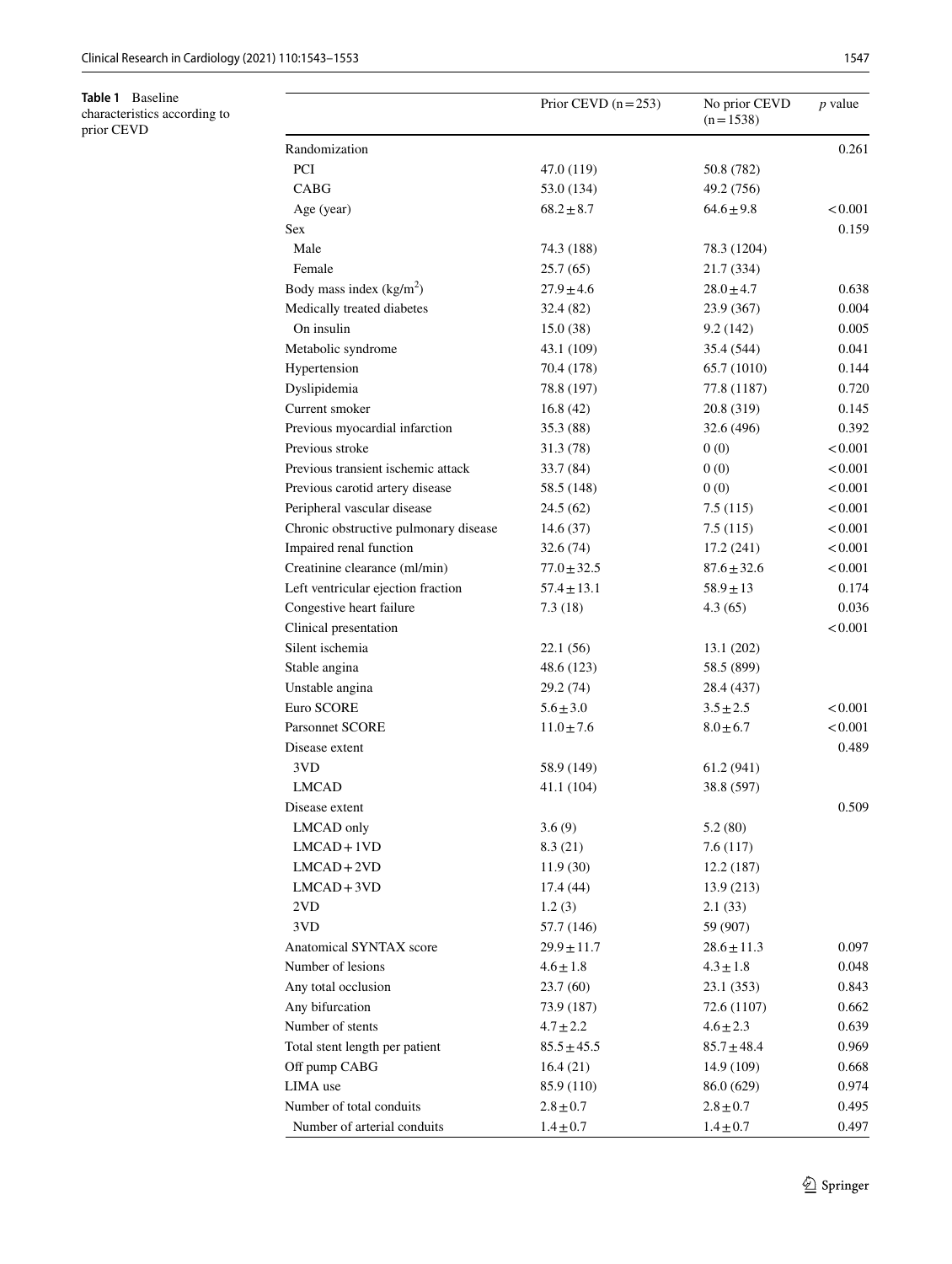

<span id="page-5-0"></span>**Fig. 2** Kaplan–Meier curves for the primary endpoint of allcause death up to 10 years in patients without (blue) or with prior CEVD (red). **a** Overall population; **b** PCI cohort; **c** CABG cohort.

*CABG* coronary artery bypass grafting, *CEVD* cerebrovascular disease, *PCI* percutaneous coronary intervention

at 10 years; (3) the relative efects of PCI versus CABG on 10 year all-cause death were similar, irrespective of whether patients had prior CEVD or not.

Patients with CAD often have prior CEVD, which itself is associated with a higher prevalence of CAD [\[1,](#page-9-0) [2](#page-9-1), [15](#page-10-2)]. Numerous studies have demonstrated that CAD patients with prior CEVD are more likely to have a difuse, complex and higher disease burden and multiple comorbidities [\[3](#page-9-2)[–5](#page-9-3)]. Patients with prior CEVD therefore represent a high risk population and are often excluded from coronary revascularization trials. However, with advances in PCI and CABG techniques, more and more patients with prior CEVD are undergoing revascularization in contemporary practice. In our study, 14.1% of patients who underwent coronary revascularization had a prior history of CEVD, which is comparable to the 12.3% observed in the EXCEL (Evaluation of XIENCE Versus Coronary Artery Bypass Surgery for Efectiveness of Left Main Revascularization) trial [\[14](#page-10-1)].

Prior CEVD has been shown to be associated with worse clinical outcomes after coronary revascularization [\[3](#page-9-2)[–5](#page-9-3), [9,](#page-9-6) [16](#page-10-3)]. Indeed, we found that prior CEVD was associated with a signifcantly increased risk of all-cause death at 10 years in both the PCI and CABG arms. These poorer outcomes may most likely be due to the advanced age and presence of a greater number of comorbidities (peripheral vascular disease, chronic obstructive pulmonary disease, impaired renal function) and cardiac risk factors (diabetes, metabolic syndrome) in the CEVD patient cohort (Table [1\)](#page-4-0), some of which were also found to be independent predictors of 10 year all-cause mortality. These observations were further validated by the fact that history of prior CEVD remained an independent predictor of all-cause death at 10 years and at maximum follow-up (12.6 years)even after multivariate adjustment for important clinical confounders (Online Tables S1 and S2).

The optimal revascularization strategy for complex CAD patients with prior CEVD remains unclear. Stroke is one of the most devastating complications after coronary revascularization, leading to a higher risk of mortality and permanent disability [[17\]](#page-10-4). Most previous studies demonstrated that CABG carried a higher rate of stroke, especially in the periprocedural period [[6–](#page-9-4)[8](#page-9-5), [18\]](#page-10-5). Hence, in clinical practice, patients with prior CEVD are often referred for PCI instead of CABG. However, recent studies have shown that CABG only increased the risk of perioperative stroke, while the rate of long-term stroke was comparable between PCI and CABG [[7,](#page-9-9) [18–](#page-10-5)[21\]](#page-10-6). Moreover, as aforementioned, patients with prior CEVD, who have complex and difuse CAD and multiple comorbidities, and who undergo PCI may experience increased rates of recurrent cerebrovascular events, myocardial infarction, and death9, [[16,](#page-10-3) [22](#page-10-7)]. It is important to balance the risk of stroke, which represents the major adverse event of CABG, against the risk of other adverse events such as repeat revascularization, myocardial infarction and death, when determining the optimal revascularization modality between CABG and PCI in patients with prior CEVD [[23](#page-10-8), [24\]](#page-10-9). Hence, whether high-risk patients with prior CEVD would beneft from PCI rather than CABG is debatable, and there are only limited data supporting this. In addition, intense pre-operative evaluation of patient risk factors, careful assessment of supra-aortic vessels and ascending aorta for atherosclerotic disease, use of off-pump "no-touch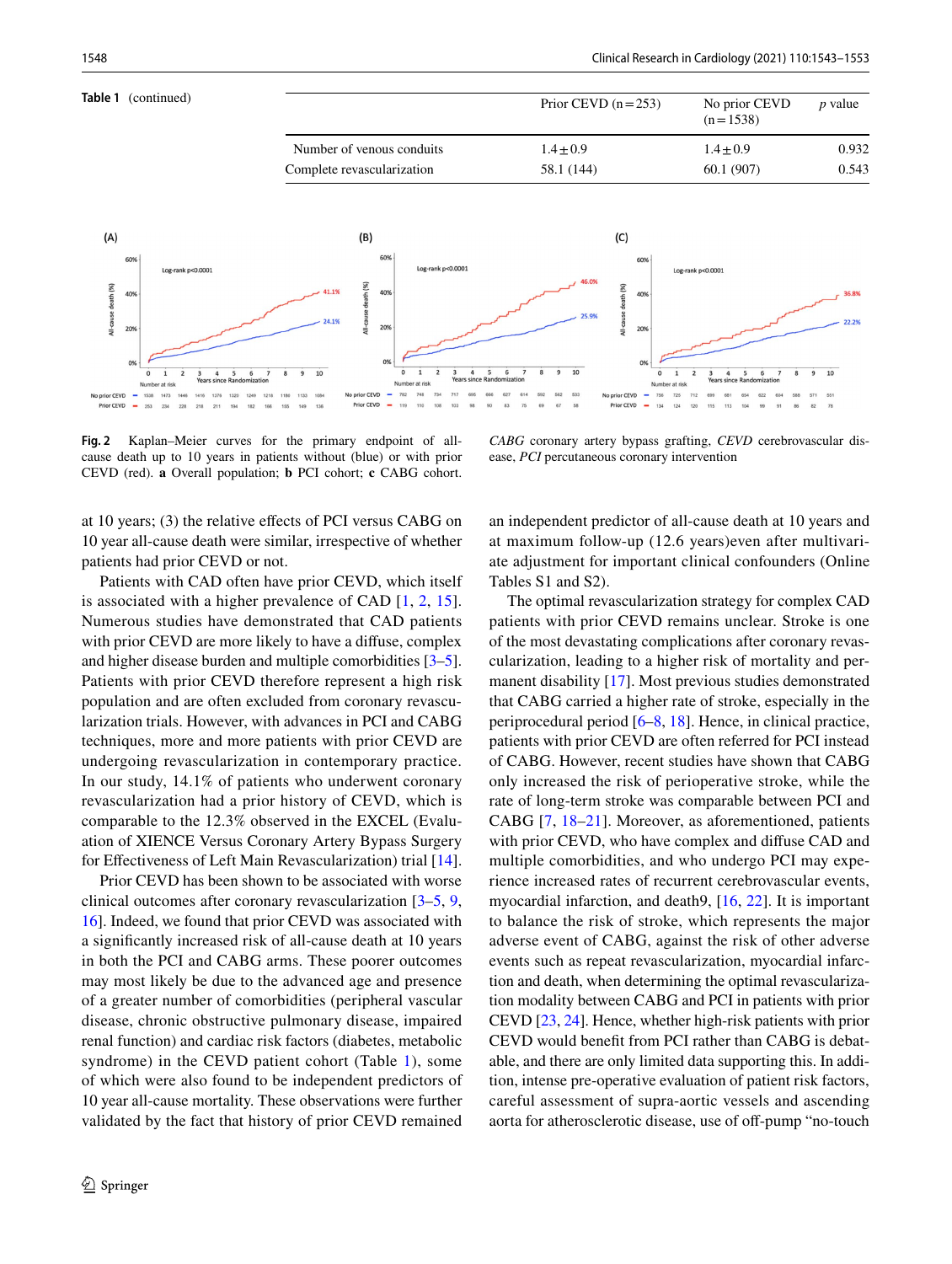<span id="page-6-0"></span>**Table 2** Clinical outcomes according to prior CEVD

|                              | Prior CEVD $(n=253)$ | No prior<br><b>CEVD</b><br>$(n=1538)$ | HR (95% CI)         | <i>p</i> value |
|------------------------------|----------------------|---------------------------------------|---------------------|----------------|
| At 30 days                   |                      |                                       |                     |                |
| <b>MACCE</b>                 | 1.6(4)               | 0.6(9)                                | $1.56(0.94 - 2.58)$ | 0.084          |
| Death, stroke, MI            | 5.1(13)              | 4.1(63)                               | $1.26(0.69-2.29)$   | 0.448          |
| All-cause death              | 2.4(6)               | 1.2(19)                               | $1.93(0.77 - 4.84)$ | 0.159          |
| Cardiac death                | 2.4(6)               | 1.2(19)                               | $1.93(0.77 - 4.84)$ | 0.159          |
| Any MI                       | 2.0(5)               | 3.3(50)                               | $0.61(0.24 - 1.53)$ | 0.293          |
| Any stroke                   | 1.2(3)               | 0.6(9)                                | $2.04(0.55 - 7.53)$ | 0.285          |
| Any repeat revascularization | 2.8(7)               | 2.1(33)                               | $1.30(0.58 - 2.95)$ | 0.522          |
| At 5 years                   |                      |                                       |                     |                |
| <b>MACCE</b>                 | 39.1 (99)            | 29.9 (460)                            | $1.41(1.13 - 1.75)$ | 0.002          |
| Death, stroke, MI            | 27.3(69)             | 16.7(257)                             | $1.73(1.33 - 2.26)$ | < 0.001        |
| All-cause death              | 19.4 (49)            | 11.0(169)                             | $1.88(1.37-2.58)$   | < 0.001        |
| Cardiac death                | 9.9(25)              | 6.3(97)                               | $1.66(1.07-2.57)$   | 0.025          |
| Any MI                       | 7.9(20)              | 6.2(96)                               | $1.32(0.81 - 2.13)$ | 0.262          |
| Any stroke                   | 4.3(11)              | 2.6(40)                               | $1.74(0.89 - 3.39)$ | 0.103          |
| Any repeat revascularization | 18.2 (46)            | 18.6 (286)                            | $1.05(0.77-1.43)$   | 0.770          |
| At 10 years                  |                      |                                       |                     |                |
| All-cause death              | 41.1(100)            | 24.1 (357)                            | $1.92(1.54 - 2.40)$ | < 0.001        |
| At maximum follow-up         |                      |                                       |                     |                |
| All-cause death              | 53.8 (121)           | 32.5(442)                             | $1.99(1.62 - 2.43)$ | < 0.001        |

Data are presented as percentage (number of events). MACCE was defned as a composite of all-cause death, any stroke, any MI, or any revascularization. *MACCE* major adverse cardiac and cerebrovascular events, *MI* myocardial infarction

aorta" surgery, monitoring of cerebral oximetry for early detection and treatment of cerebral hypoxia, and prevention and treatment of post-operative atrial fbrillation may reduce the risk of perioperative stroke in CABG-treated patients [\[25,](#page-10-10) [26\]](#page-10-11).

Recently, Jamie et al. investigated whether high-risk patients with LMCAD and prior CEVD preferentially beneft from revascularization by PCI compared with CABG in the EXCEL trial. They demonstrated that patients with LMCAD and prior CEVD, when compared with those without CEVD, had higher rates of stroke and reduced event-free survival after revascularization, irrespective of the mode of the revascularization. Overall, patients with prior CEVD had higher rates of stroke at 30 days (2.2 vs.  $0.8\%$ ; p=0.05) and 3 years (6.4 vs. 2.2%; *p*=0.0003) and higher 3 year rates of the primary endpoint of all-cause death, stroke, or myocardial infarction (25.0 vs. 13.6%; *p*<0.0001) [\[14](#page-10-1)]. Notably, no data pertaining to the impact of previous CEVD on very long-term (up to 10 years) mortality after revascularization in patients with 3VD and/or LMCAD are available. Not surprisingly, in our present analyses, we demonstrated that prior CEVD was associated with a signifcantly increased risk of all-cause death at 10 years, with no signifcant interaction between prior CEVD and revascularization strategy for the relative risk of all-cause death at 10 years. These fndings do not support the strategy that patients with prior CEVD should be preferentially referred for PCI rather than CABG. Instead, the heart team [[27](#page-10-12)] should assess the risk/beneft ratio of CABG versus PCI, by considering the periprocedural surgical risk, anatomical complexity, possibility for complete revascularization, potential procedural complications, benefts of each treatment strategy that emerge over time (beyond the periprocedural period), and patient preferences[[28](#page-10-13)] when selecting the optimal revascularization strategy for 3VD and/or LMCVD patients with prior CEVD.

# **Limitations**

Our fndings should be interpreted in light of the following limitations. First, the present study is a post hoc analysis and should be considered as hypothesis-generating only [[29](#page-10-14)]. In the multivariate analysis, a variety of available confounders have been adjusted for, even though, some may exist that may have not been identifed. Second, the prior CEVD was site reported and the screening for CEVD was left to the discretion of each physician, which could lead to an underestimation of the rate of CEVD. Third,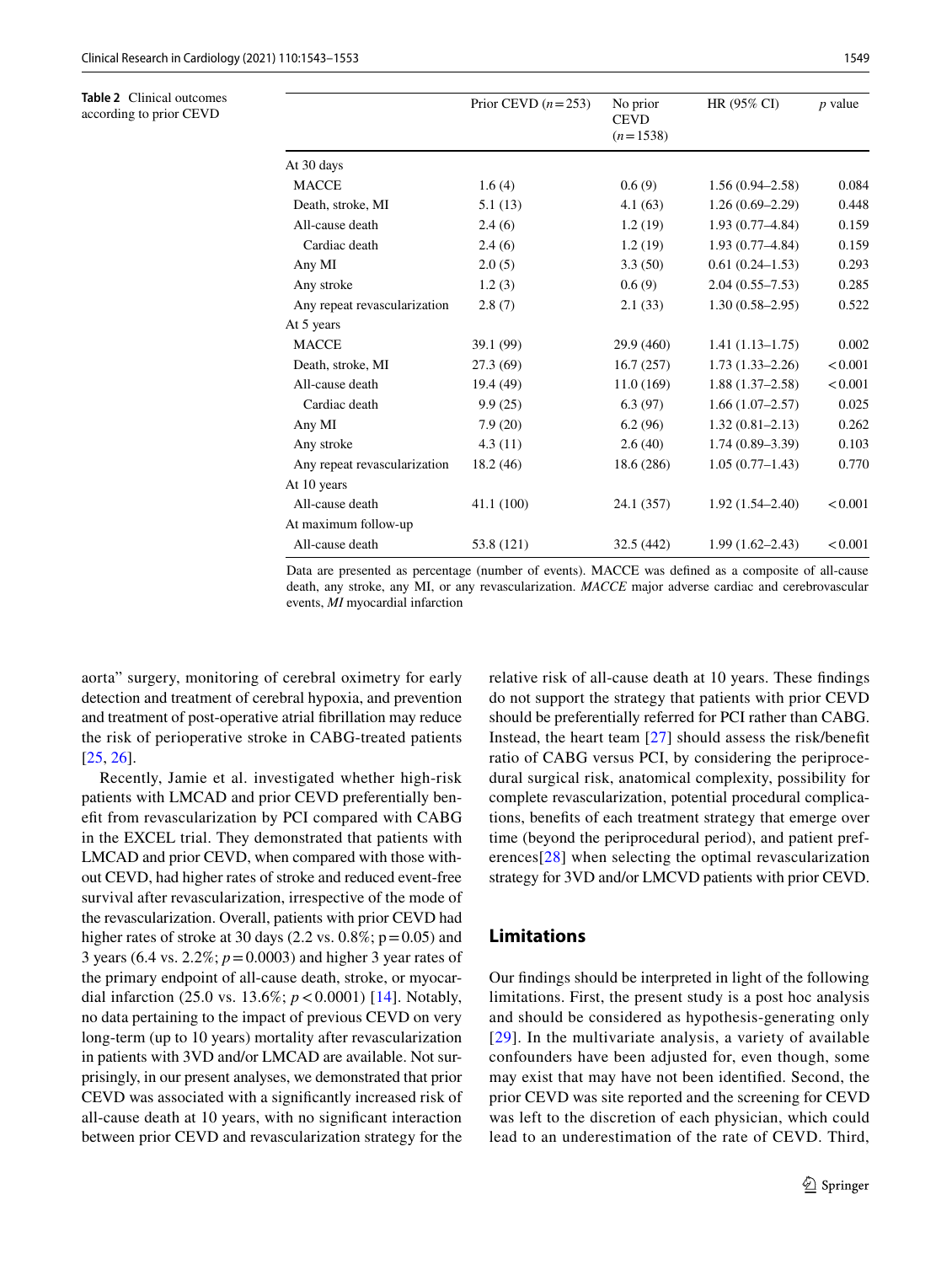### <span id="page-7-0"></span>**Table 3** Baseline characteristics according to prior CEVD and revascularization strategies

| PCI $(n=119)$<br>CABG $(n=134)$<br>$p$ value<br>PCI $(n=782)$<br>CABG $(n=756)$<br>$p$ value<br>Age (year)<br>$67.4 \pm 8.6$<br>$68.8 \pm 8.8$<br>0.211<br>$64.9 \pm 9.8$<br>$64.2 \pm 9.8$<br>0.170<br>0.202<br>0.312<br>Male<br>70.6 (84)<br>77.6 (104)<br>77.2 (604)<br>79.4 (600)<br>22.8 (178)<br>29.4 (35)<br>22.4 (30)<br>20.6(156)<br>$28.2 \pm 4.8$<br>$27.6 \pm 4.4$<br>0.343<br>$28.1 \pm 4.8$<br>$28.0 \pm 4.5$<br>0.603<br>0.878<br>0.518<br>31.9 (38)<br>32.8 (44)<br>24.6 (192)<br>23.1 (175)<br>0.691<br>9.5(72)<br>0.698<br>16.0(19)<br>14.2 (19)<br>9.0(70)<br>Metabolic syndrome<br>47.9 (57)<br>38.8 (52)<br>0.203<br>35.9 (281)<br>34.8 (263)<br>0.304<br>0.022<br>0.120<br>Hypertension<br>77.3 (92)<br>64.2 (86)<br>67.5 (528)<br>63.8 (482)<br>0.760<br>0.363<br>Dyslipidemia<br>78.0 (92)<br>79.5 (105)<br>78.7 (611)<br>76.8 (576)<br>0.737<br>0.049<br>Current smoker<br>16.0(19)<br>17.6(23)<br>18.8 (147)<br>22.9 (172)<br>Previous myocardial infarction<br>38.6(51)<br>0.248<br>32.0 (248)<br>33.2 (248)<br>0.643<br>31.6(37)<br>Previous stroke<br>0.651<br>29.9 (35)<br>32.6(43)<br>$\overline{\phantom{0}}$<br>$\overline{\phantom{0}}$<br>Previous transient ischemic attack<br>0.828<br>33.1 (39)<br>34.4 (45)<br>$\overline{\phantom{0}}$<br>$\overline{\phantom{0}}$<br>Previous carotid artery disease<br>0.387<br>61.3(73)<br>56 (75)<br>$\overline{\phantom{0}}$<br>Peripheral vascular disease<br>0.962<br>6.8(53)<br>8.2(62)<br>0.289<br>24.4 (29)<br>24.6(33)<br>Chronic obstructive pulmonary disease<br>18.5 (22)<br>11.2(15)<br>0.101<br>6.3(49)<br>8.7(66)<br>0.066<br>Impaired renal function<br>0.477<br>0.377<br>30.4(34)<br>34.8 (40)<br>18.0(133)<br>16.2(108)<br>0.703<br>0.705<br>Creatinine clearance (ml/min)<br>$77.8 \pm 32.2$<br>$76.2 \pm 32.8$<br>$87.9 \pm 35.9$<br>$87.3 \pm 28.5$<br>0.885<br>0.357<br>Left ventricular ejection fraction $(\%)$<br>$57.5 \pm 12.8$<br>$57.2 \pm 13.4$<br>$59.3 \pm 12.9$<br>$58.5 \pm 13.2$<br>Congestive heart failure<br>0.783<br>0.183<br>6.8(8)<br>7.8(10)<br>3.6(28)<br>5.0(37)<br>Clinical presentation<br>0.153<br>0.835<br>Silent ischemia<br>16.8(20)<br>26.9(36)<br>13.6 (106)<br>12.7 (96)<br>Stable angina<br>51.3 (61)<br>46.3(62)<br>57.8 (452)<br>59.1 (447)<br>Unstable angina<br>31.9 (38)<br>26.9(36)<br>28.6 (224)<br>28.2 (213)<br>Euro SCORE<br>0.731<br>0.760<br>$5.5 \pm 3.1$<br>$5.6 \pm 3.0$<br>$3.5 \pm 2.4$<br>$3.5 \pm 2.5$<br>Parsonnet SCORE<br>0.217<br>0.232<br>$10.4 \pm 7.6$<br>$11.6 \pm 7.5$<br>$8.2 \pm 6.8$<br>$7.8 \pm 6.5$<br>0.430<br>0.962<br>Disease extent<br>3VD<br>56.3 (67)<br>61.2(82)<br>61.1 (478)<br>61.2 (463)<br><b>LMCAD</b><br>38.9 (304)<br>43.7 (52)<br>38.8 (52)<br>38.8 (293)<br>0.756<br>0.841<br>Disease extent<br>5.0(6)<br>5.8(44)<br>2.2(3)<br>4.6(36)<br>7.6(9)<br>9.0(12)<br>7.4(58)<br>7.8(59)<br>12.4(97)<br>11.9(90)<br>12.6(15)<br>11.2(15)<br>18.5(22)<br>16.4(22)<br>14.5(113)<br>13.2(100)<br>1.7(2)<br>1.9(15)<br>0.7(1)<br>2.4(18)<br>60.4(81)<br>3VD<br>54.6 (65)<br>59.2 (463)<br>58.8 (444)<br>$29.7 \pm 11.3$<br>$30.0 \pm 12.0$<br>0.851<br>$28.3 \pm 11.4$<br>$28.9 \pm 11.2$<br>0.255<br>$4.6 \pm 1.9$<br>$4.5 \pm 1.7$<br>0.878<br>$4.3 \pm 1.8$<br>$4.4 \pm 1.8$<br>0.477<br>0.514<br>26.1(31)<br>21.6(29)<br>0.411<br>23.8 (185)<br>22.4 (168)<br>Any bifurcation<br>75.6 (90)<br>72.4 (97)<br>0.558<br>73.4 (550)<br>0.469<br>71.8 (557)<br>$4.7 \pm 2.2$<br>$4.6 \pm 2.3$<br>-<br>-<br>-<br>-<br>Total stent length per patient<br>$86.3 \pm 48.4$<br>$86.3 \pm 45.4$<br>$\overline{\phantom{0}}$<br>$\qquad \qquad -$<br>$\qquad \qquad -$<br>$\overline{\phantom{0}}$<br>Off pump CABG<br>16.5(21)<br>0.656<br>14.9 (107)<br>0.651<br>-<br>$\overline{\phantom{0}}$<br>0.716<br>85.8 (109)<br>0.685<br>86.0 (620)<br>$\overline{\phantom{0}}$<br>$\overline{\phantom{0}}$<br>$2.8 \pm 0.7$<br>$2.8 \pm 0.7$<br>$\overline{\phantom{0}}$<br>-<br>-<br>Number of arterial conduits<br>$1.4 \pm 0.7$<br>$1.4 \pm 0.7$<br>$\overline{\phantom{0}}$<br>- |                            | Prior CEVD |               |  | No prior CEVD |               |  |  |
|------------------------------------------------------------------------------------------------------------------------------------------------------------------------------------------------------------------------------------------------------------------------------------------------------------------------------------------------------------------------------------------------------------------------------------------------------------------------------------------------------------------------------------------------------------------------------------------------------------------------------------------------------------------------------------------------------------------------------------------------------------------------------------------------------------------------------------------------------------------------------------------------------------------------------------------------------------------------------------------------------------------------------------------------------------------------------------------------------------------------------------------------------------------------------------------------------------------------------------------------------------------------------------------------------------------------------------------------------------------------------------------------------------------------------------------------------------------------------------------------------------------------------------------------------------------------------------------------------------------------------------------------------------------------------------------------------------------------------------------------------------------------------------------------------------------------------------------------------------------------------------------------------------------------------------------------------------------------------------------------------------------------------------------------------------------------------------------------------------------------------------------------------------------------------------------------------------------------------------------------------------------------------------------------------------------------------------------------------------------------------------------------------------------------------------------------------------------------------------------------------------------------------------------------------------------------------------------------------------------------------------------------------------------------------------------------------------------------------------------------------------------------------------------------------------------------------------------------------------------------------------------------------------------------------------------------------------------------------------------------------------------------------------------------------------------------------------------------------------------------------------------------------------------------------------------------------------------------------------------------------------------------------------------------------------------------------------------------------------------------------------------------------------------------------------------------------------------------------------------------------------------------------------------------------------------------------------------------------------------------------------------------------------------------------------------------------------------------------------------------------------------------------------------------------------------------------------------------------------------------------------------------------------------------------------------------------------------------------------------------------------------------------------------------|----------------------------|------------|---------------|--|---------------|---------------|--|--|
|                                                                                                                                                                                                                                                                                                                                                                                                                                                                                                                                                                                                                                                                                                                                                                                                                                                                                                                                                                                                                                                                                                                                                                                                                                                                                                                                                                                                                                                                                                                                                                                                                                                                                                                                                                                                                                                                                                                                                                                                                                                                                                                                                                                                                                                                                                                                                                                                                                                                                                                                                                                                                                                                                                                                                                                                                                                                                                                                                                                                                                                                                                                                                                                                                                                                                                                                                                                                                                                                                                                                                                                                                                                                                                                                                                                                                                                                                                                                                                                                                                                |                            |            |               |  |               |               |  |  |
|                                                                                                                                                                                                                                                                                                                                                                                                                                                                                                                                                                                                                                                                                                                                                                                                                                                                                                                                                                                                                                                                                                                                                                                                                                                                                                                                                                                                                                                                                                                                                                                                                                                                                                                                                                                                                                                                                                                                                                                                                                                                                                                                                                                                                                                                                                                                                                                                                                                                                                                                                                                                                                                                                                                                                                                                                                                                                                                                                                                                                                                                                                                                                                                                                                                                                                                                                                                                                                                                                                                                                                                                                                                                                                                                                                                                                                                                                                                                                                                                                                                |                            |            |               |  |               |               |  |  |
|                                                                                                                                                                                                                                                                                                                                                                                                                                                                                                                                                                                                                                                                                                                                                                                                                                                                                                                                                                                                                                                                                                                                                                                                                                                                                                                                                                                                                                                                                                                                                                                                                                                                                                                                                                                                                                                                                                                                                                                                                                                                                                                                                                                                                                                                                                                                                                                                                                                                                                                                                                                                                                                                                                                                                                                                                                                                                                                                                                                                                                                                                                                                                                                                                                                                                                                                                                                                                                                                                                                                                                                                                                                                                                                                                                                                                                                                                                                                                                                                                                                | Sex                        |            |               |  |               |               |  |  |
|                                                                                                                                                                                                                                                                                                                                                                                                                                                                                                                                                                                                                                                                                                                                                                                                                                                                                                                                                                                                                                                                                                                                                                                                                                                                                                                                                                                                                                                                                                                                                                                                                                                                                                                                                                                                                                                                                                                                                                                                                                                                                                                                                                                                                                                                                                                                                                                                                                                                                                                                                                                                                                                                                                                                                                                                                                                                                                                                                                                                                                                                                                                                                                                                                                                                                                                                                                                                                                                                                                                                                                                                                                                                                                                                                                                                                                                                                                                                                                                                                                                |                            |            |               |  |               |               |  |  |
|                                                                                                                                                                                                                                                                                                                                                                                                                                                                                                                                                                                                                                                                                                                                                                                                                                                                                                                                                                                                                                                                                                                                                                                                                                                                                                                                                                                                                                                                                                                                                                                                                                                                                                                                                                                                                                                                                                                                                                                                                                                                                                                                                                                                                                                                                                                                                                                                                                                                                                                                                                                                                                                                                                                                                                                                                                                                                                                                                                                                                                                                                                                                                                                                                                                                                                                                                                                                                                                                                                                                                                                                                                                                                                                                                                                                                                                                                                                                                                                                                                                | Female                     |            |               |  |               |               |  |  |
|                                                                                                                                                                                                                                                                                                                                                                                                                                                                                                                                                                                                                                                                                                                                                                                                                                                                                                                                                                                                                                                                                                                                                                                                                                                                                                                                                                                                                                                                                                                                                                                                                                                                                                                                                                                                                                                                                                                                                                                                                                                                                                                                                                                                                                                                                                                                                                                                                                                                                                                                                                                                                                                                                                                                                                                                                                                                                                                                                                                                                                                                                                                                                                                                                                                                                                                                                                                                                                                                                                                                                                                                                                                                                                                                                                                                                                                                                                                                                                                                                                                | Body mass index $(kg/m2)$  |            |               |  |               |               |  |  |
|                                                                                                                                                                                                                                                                                                                                                                                                                                                                                                                                                                                                                                                                                                                                                                                                                                                                                                                                                                                                                                                                                                                                                                                                                                                                                                                                                                                                                                                                                                                                                                                                                                                                                                                                                                                                                                                                                                                                                                                                                                                                                                                                                                                                                                                                                                                                                                                                                                                                                                                                                                                                                                                                                                                                                                                                                                                                                                                                                                                                                                                                                                                                                                                                                                                                                                                                                                                                                                                                                                                                                                                                                                                                                                                                                                                                                                                                                                                                                                                                                                                | Medically treated diabetes |            |               |  |               |               |  |  |
|                                                                                                                                                                                                                                                                                                                                                                                                                                                                                                                                                                                                                                                                                                                                                                                                                                                                                                                                                                                                                                                                                                                                                                                                                                                                                                                                                                                                                                                                                                                                                                                                                                                                                                                                                                                                                                                                                                                                                                                                                                                                                                                                                                                                                                                                                                                                                                                                                                                                                                                                                                                                                                                                                                                                                                                                                                                                                                                                                                                                                                                                                                                                                                                                                                                                                                                                                                                                                                                                                                                                                                                                                                                                                                                                                                                                                                                                                                                                                                                                                                                | Insulin                    |            |               |  |               |               |  |  |
|                                                                                                                                                                                                                                                                                                                                                                                                                                                                                                                                                                                                                                                                                                                                                                                                                                                                                                                                                                                                                                                                                                                                                                                                                                                                                                                                                                                                                                                                                                                                                                                                                                                                                                                                                                                                                                                                                                                                                                                                                                                                                                                                                                                                                                                                                                                                                                                                                                                                                                                                                                                                                                                                                                                                                                                                                                                                                                                                                                                                                                                                                                                                                                                                                                                                                                                                                                                                                                                                                                                                                                                                                                                                                                                                                                                                                                                                                                                                                                                                                                                |                            |            |               |  |               |               |  |  |
|                                                                                                                                                                                                                                                                                                                                                                                                                                                                                                                                                                                                                                                                                                                                                                                                                                                                                                                                                                                                                                                                                                                                                                                                                                                                                                                                                                                                                                                                                                                                                                                                                                                                                                                                                                                                                                                                                                                                                                                                                                                                                                                                                                                                                                                                                                                                                                                                                                                                                                                                                                                                                                                                                                                                                                                                                                                                                                                                                                                                                                                                                                                                                                                                                                                                                                                                                                                                                                                                                                                                                                                                                                                                                                                                                                                                                                                                                                                                                                                                                                                |                            |            |               |  |               |               |  |  |
|                                                                                                                                                                                                                                                                                                                                                                                                                                                                                                                                                                                                                                                                                                                                                                                                                                                                                                                                                                                                                                                                                                                                                                                                                                                                                                                                                                                                                                                                                                                                                                                                                                                                                                                                                                                                                                                                                                                                                                                                                                                                                                                                                                                                                                                                                                                                                                                                                                                                                                                                                                                                                                                                                                                                                                                                                                                                                                                                                                                                                                                                                                                                                                                                                                                                                                                                                                                                                                                                                                                                                                                                                                                                                                                                                                                                                                                                                                                                                                                                                                                |                            |            |               |  |               |               |  |  |
|                                                                                                                                                                                                                                                                                                                                                                                                                                                                                                                                                                                                                                                                                                                                                                                                                                                                                                                                                                                                                                                                                                                                                                                                                                                                                                                                                                                                                                                                                                                                                                                                                                                                                                                                                                                                                                                                                                                                                                                                                                                                                                                                                                                                                                                                                                                                                                                                                                                                                                                                                                                                                                                                                                                                                                                                                                                                                                                                                                                                                                                                                                                                                                                                                                                                                                                                                                                                                                                                                                                                                                                                                                                                                                                                                                                                                                                                                                                                                                                                                                                |                            |            |               |  |               |               |  |  |
|                                                                                                                                                                                                                                                                                                                                                                                                                                                                                                                                                                                                                                                                                                                                                                                                                                                                                                                                                                                                                                                                                                                                                                                                                                                                                                                                                                                                                                                                                                                                                                                                                                                                                                                                                                                                                                                                                                                                                                                                                                                                                                                                                                                                                                                                                                                                                                                                                                                                                                                                                                                                                                                                                                                                                                                                                                                                                                                                                                                                                                                                                                                                                                                                                                                                                                                                                                                                                                                                                                                                                                                                                                                                                                                                                                                                                                                                                                                                                                                                                                                |                            |            |               |  |               |               |  |  |
|                                                                                                                                                                                                                                                                                                                                                                                                                                                                                                                                                                                                                                                                                                                                                                                                                                                                                                                                                                                                                                                                                                                                                                                                                                                                                                                                                                                                                                                                                                                                                                                                                                                                                                                                                                                                                                                                                                                                                                                                                                                                                                                                                                                                                                                                                                                                                                                                                                                                                                                                                                                                                                                                                                                                                                                                                                                                                                                                                                                                                                                                                                                                                                                                                                                                                                                                                                                                                                                                                                                                                                                                                                                                                                                                                                                                                                                                                                                                                                                                                                                |                            |            |               |  |               |               |  |  |
|                                                                                                                                                                                                                                                                                                                                                                                                                                                                                                                                                                                                                                                                                                                                                                                                                                                                                                                                                                                                                                                                                                                                                                                                                                                                                                                                                                                                                                                                                                                                                                                                                                                                                                                                                                                                                                                                                                                                                                                                                                                                                                                                                                                                                                                                                                                                                                                                                                                                                                                                                                                                                                                                                                                                                                                                                                                                                                                                                                                                                                                                                                                                                                                                                                                                                                                                                                                                                                                                                                                                                                                                                                                                                                                                                                                                                                                                                                                                                                                                                                                |                            |            |               |  |               |               |  |  |
|                                                                                                                                                                                                                                                                                                                                                                                                                                                                                                                                                                                                                                                                                                                                                                                                                                                                                                                                                                                                                                                                                                                                                                                                                                                                                                                                                                                                                                                                                                                                                                                                                                                                                                                                                                                                                                                                                                                                                                                                                                                                                                                                                                                                                                                                                                                                                                                                                                                                                                                                                                                                                                                                                                                                                                                                                                                                                                                                                                                                                                                                                                                                                                                                                                                                                                                                                                                                                                                                                                                                                                                                                                                                                                                                                                                                                                                                                                                                                                                                                                                |                            |            |               |  |               |               |  |  |
|                                                                                                                                                                                                                                                                                                                                                                                                                                                                                                                                                                                                                                                                                                                                                                                                                                                                                                                                                                                                                                                                                                                                                                                                                                                                                                                                                                                                                                                                                                                                                                                                                                                                                                                                                                                                                                                                                                                                                                                                                                                                                                                                                                                                                                                                                                                                                                                                                                                                                                                                                                                                                                                                                                                                                                                                                                                                                                                                                                                                                                                                                                                                                                                                                                                                                                                                                                                                                                                                                                                                                                                                                                                                                                                                                                                                                                                                                                                                                                                                                                                |                            |            |               |  |               |               |  |  |
|                                                                                                                                                                                                                                                                                                                                                                                                                                                                                                                                                                                                                                                                                                                                                                                                                                                                                                                                                                                                                                                                                                                                                                                                                                                                                                                                                                                                                                                                                                                                                                                                                                                                                                                                                                                                                                                                                                                                                                                                                                                                                                                                                                                                                                                                                                                                                                                                                                                                                                                                                                                                                                                                                                                                                                                                                                                                                                                                                                                                                                                                                                                                                                                                                                                                                                                                                                                                                                                                                                                                                                                                                                                                                                                                                                                                                                                                                                                                                                                                                                                |                            |            |               |  |               |               |  |  |
|                                                                                                                                                                                                                                                                                                                                                                                                                                                                                                                                                                                                                                                                                                                                                                                                                                                                                                                                                                                                                                                                                                                                                                                                                                                                                                                                                                                                                                                                                                                                                                                                                                                                                                                                                                                                                                                                                                                                                                                                                                                                                                                                                                                                                                                                                                                                                                                                                                                                                                                                                                                                                                                                                                                                                                                                                                                                                                                                                                                                                                                                                                                                                                                                                                                                                                                                                                                                                                                                                                                                                                                                                                                                                                                                                                                                                                                                                                                                                                                                                                                |                            |            |               |  |               |               |  |  |
|                                                                                                                                                                                                                                                                                                                                                                                                                                                                                                                                                                                                                                                                                                                                                                                                                                                                                                                                                                                                                                                                                                                                                                                                                                                                                                                                                                                                                                                                                                                                                                                                                                                                                                                                                                                                                                                                                                                                                                                                                                                                                                                                                                                                                                                                                                                                                                                                                                                                                                                                                                                                                                                                                                                                                                                                                                                                                                                                                                                                                                                                                                                                                                                                                                                                                                                                                                                                                                                                                                                                                                                                                                                                                                                                                                                                                                                                                                                                                                                                                                                |                            |            |               |  |               |               |  |  |
|                                                                                                                                                                                                                                                                                                                                                                                                                                                                                                                                                                                                                                                                                                                                                                                                                                                                                                                                                                                                                                                                                                                                                                                                                                                                                                                                                                                                                                                                                                                                                                                                                                                                                                                                                                                                                                                                                                                                                                                                                                                                                                                                                                                                                                                                                                                                                                                                                                                                                                                                                                                                                                                                                                                                                                                                                                                                                                                                                                                                                                                                                                                                                                                                                                                                                                                                                                                                                                                                                                                                                                                                                                                                                                                                                                                                                                                                                                                                                                                                                                                |                            |            |               |  |               |               |  |  |
|                                                                                                                                                                                                                                                                                                                                                                                                                                                                                                                                                                                                                                                                                                                                                                                                                                                                                                                                                                                                                                                                                                                                                                                                                                                                                                                                                                                                                                                                                                                                                                                                                                                                                                                                                                                                                                                                                                                                                                                                                                                                                                                                                                                                                                                                                                                                                                                                                                                                                                                                                                                                                                                                                                                                                                                                                                                                                                                                                                                                                                                                                                                                                                                                                                                                                                                                                                                                                                                                                                                                                                                                                                                                                                                                                                                                                                                                                                                                                                                                                                                |                            |            |               |  |               |               |  |  |
|                                                                                                                                                                                                                                                                                                                                                                                                                                                                                                                                                                                                                                                                                                                                                                                                                                                                                                                                                                                                                                                                                                                                                                                                                                                                                                                                                                                                                                                                                                                                                                                                                                                                                                                                                                                                                                                                                                                                                                                                                                                                                                                                                                                                                                                                                                                                                                                                                                                                                                                                                                                                                                                                                                                                                                                                                                                                                                                                                                                                                                                                                                                                                                                                                                                                                                                                                                                                                                                                                                                                                                                                                                                                                                                                                                                                                                                                                                                                                                                                                                                |                            |            |               |  |               |               |  |  |
|                                                                                                                                                                                                                                                                                                                                                                                                                                                                                                                                                                                                                                                                                                                                                                                                                                                                                                                                                                                                                                                                                                                                                                                                                                                                                                                                                                                                                                                                                                                                                                                                                                                                                                                                                                                                                                                                                                                                                                                                                                                                                                                                                                                                                                                                                                                                                                                                                                                                                                                                                                                                                                                                                                                                                                                                                                                                                                                                                                                                                                                                                                                                                                                                                                                                                                                                                                                                                                                                                                                                                                                                                                                                                                                                                                                                                                                                                                                                                                                                                                                |                            |            |               |  |               |               |  |  |
|                                                                                                                                                                                                                                                                                                                                                                                                                                                                                                                                                                                                                                                                                                                                                                                                                                                                                                                                                                                                                                                                                                                                                                                                                                                                                                                                                                                                                                                                                                                                                                                                                                                                                                                                                                                                                                                                                                                                                                                                                                                                                                                                                                                                                                                                                                                                                                                                                                                                                                                                                                                                                                                                                                                                                                                                                                                                                                                                                                                                                                                                                                                                                                                                                                                                                                                                                                                                                                                                                                                                                                                                                                                                                                                                                                                                                                                                                                                                                                                                                                                |                            |            |               |  |               |               |  |  |
|                                                                                                                                                                                                                                                                                                                                                                                                                                                                                                                                                                                                                                                                                                                                                                                                                                                                                                                                                                                                                                                                                                                                                                                                                                                                                                                                                                                                                                                                                                                                                                                                                                                                                                                                                                                                                                                                                                                                                                                                                                                                                                                                                                                                                                                                                                                                                                                                                                                                                                                                                                                                                                                                                                                                                                                                                                                                                                                                                                                                                                                                                                                                                                                                                                                                                                                                                                                                                                                                                                                                                                                                                                                                                                                                                                                                                                                                                                                                                                                                                                                |                            |            |               |  |               |               |  |  |
|                                                                                                                                                                                                                                                                                                                                                                                                                                                                                                                                                                                                                                                                                                                                                                                                                                                                                                                                                                                                                                                                                                                                                                                                                                                                                                                                                                                                                                                                                                                                                                                                                                                                                                                                                                                                                                                                                                                                                                                                                                                                                                                                                                                                                                                                                                                                                                                                                                                                                                                                                                                                                                                                                                                                                                                                                                                                                                                                                                                                                                                                                                                                                                                                                                                                                                                                                                                                                                                                                                                                                                                                                                                                                                                                                                                                                                                                                                                                                                                                                                                |                            |            |               |  |               |               |  |  |
|                                                                                                                                                                                                                                                                                                                                                                                                                                                                                                                                                                                                                                                                                                                                                                                                                                                                                                                                                                                                                                                                                                                                                                                                                                                                                                                                                                                                                                                                                                                                                                                                                                                                                                                                                                                                                                                                                                                                                                                                                                                                                                                                                                                                                                                                                                                                                                                                                                                                                                                                                                                                                                                                                                                                                                                                                                                                                                                                                                                                                                                                                                                                                                                                                                                                                                                                                                                                                                                                                                                                                                                                                                                                                                                                                                                                                                                                                                                                                                                                                                                |                            |            |               |  |               |               |  |  |
|                                                                                                                                                                                                                                                                                                                                                                                                                                                                                                                                                                                                                                                                                                                                                                                                                                                                                                                                                                                                                                                                                                                                                                                                                                                                                                                                                                                                                                                                                                                                                                                                                                                                                                                                                                                                                                                                                                                                                                                                                                                                                                                                                                                                                                                                                                                                                                                                                                                                                                                                                                                                                                                                                                                                                                                                                                                                                                                                                                                                                                                                                                                                                                                                                                                                                                                                                                                                                                                                                                                                                                                                                                                                                                                                                                                                                                                                                                                                                                                                                                                |                            |            |               |  |               |               |  |  |
|                                                                                                                                                                                                                                                                                                                                                                                                                                                                                                                                                                                                                                                                                                                                                                                                                                                                                                                                                                                                                                                                                                                                                                                                                                                                                                                                                                                                                                                                                                                                                                                                                                                                                                                                                                                                                                                                                                                                                                                                                                                                                                                                                                                                                                                                                                                                                                                                                                                                                                                                                                                                                                                                                                                                                                                                                                                                                                                                                                                                                                                                                                                                                                                                                                                                                                                                                                                                                                                                                                                                                                                                                                                                                                                                                                                                                                                                                                                                                                                                                                                |                            |            |               |  |               |               |  |  |
|                                                                                                                                                                                                                                                                                                                                                                                                                                                                                                                                                                                                                                                                                                                                                                                                                                                                                                                                                                                                                                                                                                                                                                                                                                                                                                                                                                                                                                                                                                                                                                                                                                                                                                                                                                                                                                                                                                                                                                                                                                                                                                                                                                                                                                                                                                                                                                                                                                                                                                                                                                                                                                                                                                                                                                                                                                                                                                                                                                                                                                                                                                                                                                                                                                                                                                                                                                                                                                                                                                                                                                                                                                                                                                                                                                                                                                                                                                                                                                                                                                                |                            |            |               |  |               |               |  |  |
|                                                                                                                                                                                                                                                                                                                                                                                                                                                                                                                                                                                                                                                                                                                                                                                                                                                                                                                                                                                                                                                                                                                                                                                                                                                                                                                                                                                                                                                                                                                                                                                                                                                                                                                                                                                                                                                                                                                                                                                                                                                                                                                                                                                                                                                                                                                                                                                                                                                                                                                                                                                                                                                                                                                                                                                                                                                                                                                                                                                                                                                                                                                                                                                                                                                                                                                                                                                                                                                                                                                                                                                                                                                                                                                                                                                                                                                                                                                                                                                                                                                |                            |            |               |  |               |               |  |  |
|                                                                                                                                                                                                                                                                                                                                                                                                                                                                                                                                                                                                                                                                                                                                                                                                                                                                                                                                                                                                                                                                                                                                                                                                                                                                                                                                                                                                                                                                                                                                                                                                                                                                                                                                                                                                                                                                                                                                                                                                                                                                                                                                                                                                                                                                                                                                                                                                                                                                                                                                                                                                                                                                                                                                                                                                                                                                                                                                                                                                                                                                                                                                                                                                                                                                                                                                                                                                                                                                                                                                                                                                                                                                                                                                                                                                                                                                                                                                                                                                                                                |                            |            |               |  |               |               |  |  |
|                                                                                                                                                                                                                                                                                                                                                                                                                                                                                                                                                                                                                                                                                                                                                                                                                                                                                                                                                                                                                                                                                                                                                                                                                                                                                                                                                                                                                                                                                                                                                                                                                                                                                                                                                                                                                                                                                                                                                                                                                                                                                                                                                                                                                                                                                                                                                                                                                                                                                                                                                                                                                                                                                                                                                                                                                                                                                                                                                                                                                                                                                                                                                                                                                                                                                                                                                                                                                                                                                                                                                                                                                                                                                                                                                                                                                                                                                                                                                                                                                                                | LMCAD only                 |            |               |  |               |               |  |  |
|                                                                                                                                                                                                                                                                                                                                                                                                                                                                                                                                                                                                                                                                                                                                                                                                                                                                                                                                                                                                                                                                                                                                                                                                                                                                                                                                                                                                                                                                                                                                                                                                                                                                                                                                                                                                                                                                                                                                                                                                                                                                                                                                                                                                                                                                                                                                                                                                                                                                                                                                                                                                                                                                                                                                                                                                                                                                                                                                                                                                                                                                                                                                                                                                                                                                                                                                                                                                                                                                                                                                                                                                                                                                                                                                                                                                                                                                                                                                                                                                                                                | $LMCAD+1VD$                |            |               |  |               |               |  |  |
|                                                                                                                                                                                                                                                                                                                                                                                                                                                                                                                                                                                                                                                                                                                                                                                                                                                                                                                                                                                                                                                                                                                                                                                                                                                                                                                                                                                                                                                                                                                                                                                                                                                                                                                                                                                                                                                                                                                                                                                                                                                                                                                                                                                                                                                                                                                                                                                                                                                                                                                                                                                                                                                                                                                                                                                                                                                                                                                                                                                                                                                                                                                                                                                                                                                                                                                                                                                                                                                                                                                                                                                                                                                                                                                                                                                                                                                                                                                                                                                                                                                | $LMCAD+2VD$                |            |               |  |               |               |  |  |
|                                                                                                                                                                                                                                                                                                                                                                                                                                                                                                                                                                                                                                                                                                                                                                                                                                                                                                                                                                                                                                                                                                                                                                                                                                                                                                                                                                                                                                                                                                                                                                                                                                                                                                                                                                                                                                                                                                                                                                                                                                                                                                                                                                                                                                                                                                                                                                                                                                                                                                                                                                                                                                                                                                                                                                                                                                                                                                                                                                                                                                                                                                                                                                                                                                                                                                                                                                                                                                                                                                                                                                                                                                                                                                                                                                                                                                                                                                                                                                                                                                                | $LMCAD+3VD$                |            |               |  |               |               |  |  |
|                                                                                                                                                                                                                                                                                                                                                                                                                                                                                                                                                                                                                                                                                                                                                                                                                                                                                                                                                                                                                                                                                                                                                                                                                                                                                                                                                                                                                                                                                                                                                                                                                                                                                                                                                                                                                                                                                                                                                                                                                                                                                                                                                                                                                                                                                                                                                                                                                                                                                                                                                                                                                                                                                                                                                                                                                                                                                                                                                                                                                                                                                                                                                                                                                                                                                                                                                                                                                                                                                                                                                                                                                                                                                                                                                                                                                                                                                                                                                                                                                                                | 2VD                        |            |               |  |               |               |  |  |
|                                                                                                                                                                                                                                                                                                                                                                                                                                                                                                                                                                                                                                                                                                                                                                                                                                                                                                                                                                                                                                                                                                                                                                                                                                                                                                                                                                                                                                                                                                                                                                                                                                                                                                                                                                                                                                                                                                                                                                                                                                                                                                                                                                                                                                                                                                                                                                                                                                                                                                                                                                                                                                                                                                                                                                                                                                                                                                                                                                                                                                                                                                                                                                                                                                                                                                                                                                                                                                                                                                                                                                                                                                                                                                                                                                                                                                                                                                                                                                                                                                                |                            |            |               |  |               |               |  |  |
|                                                                                                                                                                                                                                                                                                                                                                                                                                                                                                                                                                                                                                                                                                                                                                                                                                                                                                                                                                                                                                                                                                                                                                                                                                                                                                                                                                                                                                                                                                                                                                                                                                                                                                                                                                                                                                                                                                                                                                                                                                                                                                                                                                                                                                                                                                                                                                                                                                                                                                                                                                                                                                                                                                                                                                                                                                                                                                                                                                                                                                                                                                                                                                                                                                                                                                                                                                                                                                                                                                                                                                                                                                                                                                                                                                                                                                                                                                                                                                                                                                                | <b>SYNTAX</b> score        |            |               |  |               |               |  |  |
|                                                                                                                                                                                                                                                                                                                                                                                                                                                                                                                                                                                                                                                                                                                                                                                                                                                                                                                                                                                                                                                                                                                                                                                                                                                                                                                                                                                                                                                                                                                                                                                                                                                                                                                                                                                                                                                                                                                                                                                                                                                                                                                                                                                                                                                                                                                                                                                                                                                                                                                                                                                                                                                                                                                                                                                                                                                                                                                                                                                                                                                                                                                                                                                                                                                                                                                                                                                                                                                                                                                                                                                                                                                                                                                                                                                                                                                                                                                                                                                                                                                | Number of lesions          |            |               |  |               |               |  |  |
|                                                                                                                                                                                                                                                                                                                                                                                                                                                                                                                                                                                                                                                                                                                                                                                                                                                                                                                                                                                                                                                                                                                                                                                                                                                                                                                                                                                                                                                                                                                                                                                                                                                                                                                                                                                                                                                                                                                                                                                                                                                                                                                                                                                                                                                                                                                                                                                                                                                                                                                                                                                                                                                                                                                                                                                                                                                                                                                                                                                                                                                                                                                                                                                                                                                                                                                                                                                                                                                                                                                                                                                                                                                                                                                                                                                                                                                                                                                                                                                                                                                | Any total occlusion        |            |               |  |               |               |  |  |
|                                                                                                                                                                                                                                                                                                                                                                                                                                                                                                                                                                                                                                                                                                                                                                                                                                                                                                                                                                                                                                                                                                                                                                                                                                                                                                                                                                                                                                                                                                                                                                                                                                                                                                                                                                                                                                                                                                                                                                                                                                                                                                                                                                                                                                                                                                                                                                                                                                                                                                                                                                                                                                                                                                                                                                                                                                                                                                                                                                                                                                                                                                                                                                                                                                                                                                                                                                                                                                                                                                                                                                                                                                                                                                                                                                                                                                                                                                                                                                                                                                                |                            |            |               |  |               |               |  |  |
|                                                                                                                                                                                                                                                                                                                                                                                                                                                                                                                                                                                                                                                                                                                                                                                                                                                                                                                                                                                                                                                                                                                                                                                                                                                                                                                                                                                                                                                                                                                                                                                                                                                                                                                                                                                                                                                                                                                                                                                                                                                                                                                                                                                                                                                                                                                                                                                                                                                                                                                                                                                                                                                                                                                                                                                                                                                                                                                                                                                                                                                                                                                                                                                                                                                                                                                                                                                                                                                                                                                                                                                                                                                                                                                                                                                                                                                                                                                                                                                                                                                | Number of stents           |            |               |  |               |               |  |  |
|                                                                                                                                                                                                                                                                                                                                                                                                                                                                                                                                                                                                                                                                                                                                                                                                                                                                                                                                                                                                                                                                                                                                                                                                                                                                                                                                                                                                                                                                                                                                                                                                                                                                                                                                                                                                                                                                                                                                                                                                                                                                                                                                                                                                                                                                                                                                                                                                                                                                                                                                                                                                                                                                                                                                                                                                                                                                                                                                                                                                                                                                                                                                                                                                                                                                                                                                                                                                                                                                                                                                                                                                                                                                                                                                                                                                                                                                                                                                                                                                                                                |                            |            |               |  |               |               |  |  |
|                                                                                                                                                                                                                                                                                                                                                                                                                                                                                                                                                                                                                                                                                                                                                                                                                                                                                                                                                                                                                                                                                                                                                                                                                                                                                                                                                                                                                                                                                                                                                                                                                                                                                                                                                                                                                                                                                                                                                                                                                                                                                                                                                                                                                                                                                                                                                                                                                                                                                                                                                                                                                                                                                                                                                                                                                                                                                                                                                                                                                                                                                                                                                                                                                                                                                                                                                                                                                                                                                                                                                                                                                                                                                                                                                                                                                                                                                                                                                                                                                                                |                            |            |               |  |               |               |  |  |
|                                                                                                                                                                                                                                                                                                                                                                                                                                                                                                                                                                                                                                                                                                                                                                                                                                                                                                                                                                                                                                                                                                                                                                                                                                                                                                                                                                                                                                                                                                                                                                                                                                                                                                                                                                                                                                                                                                                                                                                                                                                                                                                                                                                                                                                                                                                                                                                                                                                                                                                                                                                                                                                                                                                                                                                                                                                                                                                                                                                                                                                                                                                                                                                                                                                                                                                                                                                                                                                                                                                                                                                                                                                                                                                                                                                                                                                                                                                                                                                                                                                | LIMA use                   |            |               |  |               |               |  |  |
|                                                                                                                                                                                                                                                                                                                                                                                                                                                                                                                                                                                                                                                                                                                                                                                                                                                                                                                                                                                                                                                                                                                                                                                                                                                                                                                                                                                                                                                                                                                                                                                                                                                                                                                                                                                                                                                                                                                                                                                                                                                                                                                                                                                                                                                                                                                                                                                                                                                                                                                                                                                                                                                                                                                                                                                                                                                                                                                                                                                                                                                                                                                                                                                                                                                                                                                                                                                                                                                                                                                                                                                                                                                                                                                                                                                                                                                                                                                                                                                                                                                | Number of total conduits   |            |               |  |               |               |  |  |
|                                                                                                                                                                                                                                                                                                                                                                                                                                                                                                                                                                                                                                                                                                                                                                                                                                                                                                                                                                                                                                                                                                                                                                                                                                                                                                                                                                                                                                                                                                                                                                                                                                                                                                                                                                                                                                                                                                                                                                                                                                                                                                                                                                                                                                                                                                                                                                                                                                                                                                                                                                                                                                                                                                                                                                                                                                                                                                                                                                                                                                                                                                                                                                                                                                                                                                                                                                                                                                                                                                                                                                                                                                                                                                                                                                                                                                                                                                                                                                                                                                                |                            |            |               |  |               |               |  |  |
| $\qquad \qquad -$<br>—                                                                                                                                                                                                                                                                                                                                                                                                                                                                                                                                                                                                                                                                                                                                                                                                                                                                                                                                                                                                                                                                                                                                                                                                                                                                                                                                                                                                                                                                                                                                                                                                                                                                                                                                                                                                                                                                                                                                                                                                                                                                                                                                                                                                                                                                                                                                                                                                                                                                                                                                                                                                                                                                                                                                                                                                                                                                                                                                                                                                                                                                                                                                                                                                                                                                                                                                                                                                                                                                                                                                                                                                                                                                                                                                                                                                                                                                                                                                                                                                                         | Number of venous conduits  |            | $1.4 \pm 0.9$ |  |               | $1.4 \pm 0.9$ |  |  |
| 0.589<br>56.8 (440)<br>56.3 (67)<br>59.7 (77)<br>63.6 (467)<br>0.007                                                                                                                                                                                                                                                                                                                                                                                                                                                                                                                                                                                                                                                                                                                                                                                                                                                                                                                                                                                                                                                                                                                                                                                                                                                                                                                                                                                                                                                                                                                                                                                                                                                                                                                                                                                                                                                                                                                                                                                                                                                                                                                                                                                                                                                                                                                                                                                                                                                                                                                                                                                                                                                                                                                                                                                                                                                                                                                                                                                                                                                                                                                                                                                                                                                                                                                                                                                                                                                                                                                                                                                                                                                                                                                                                                                                                                                                                                                                                                           | Complete revascularization |            |               |  |               |               |  |  |

Data are presented as mean ± standard deviation or percentage (number). *CABG* coronary artery bypass grafting, *CAD* coronary artery disease; *LIMA* left internal mammary artery, *PCI* percutaneous coronary intervention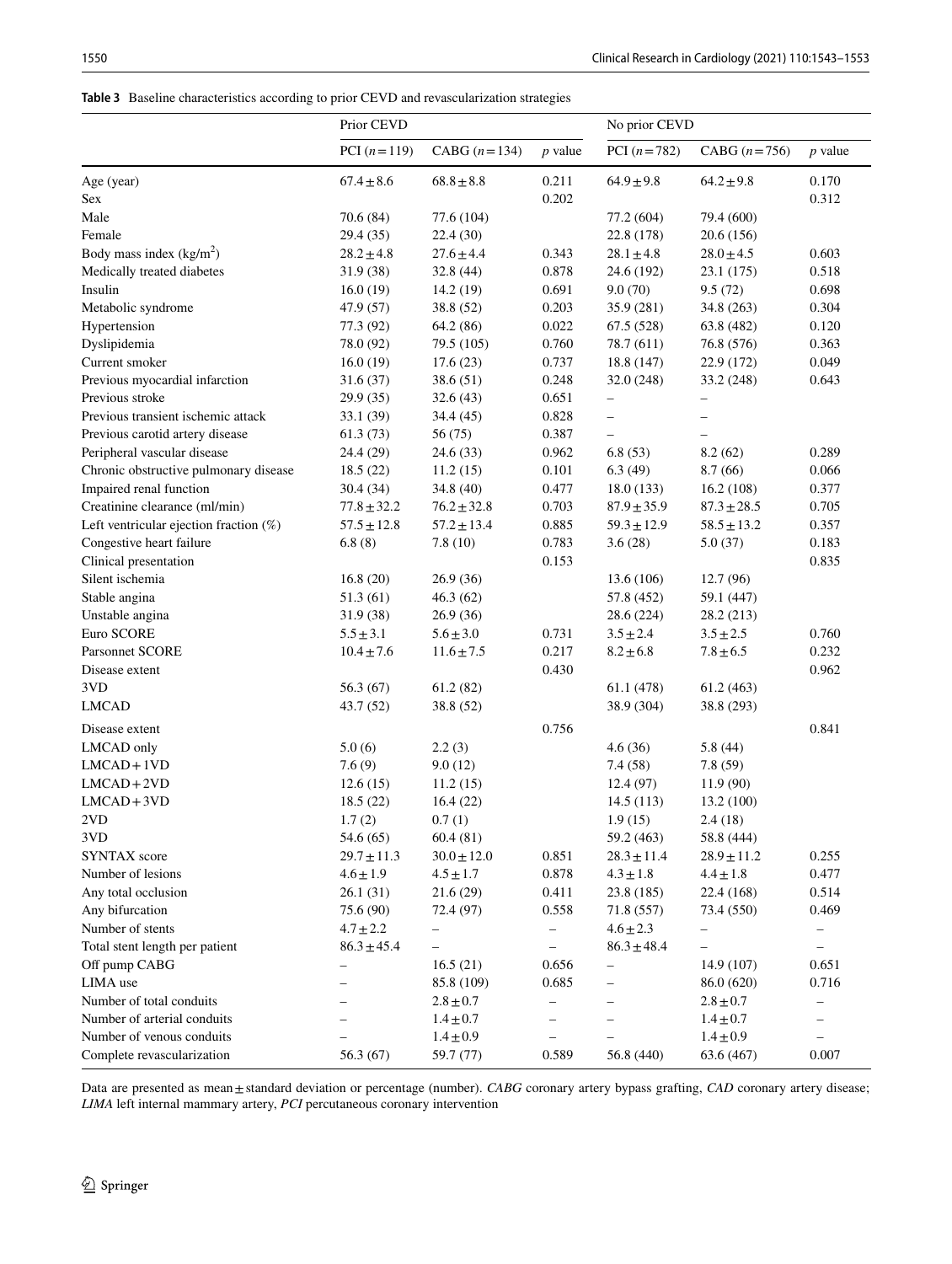<span id="page-8-0"></span>

|                                      | Prior CEVD    |                   |                         |           | No prior CEVD        |            |                         |                 |                                   |
|--------------------------------------|---------------|-------------------|-------------------------|-----------|----------------------|------------|-------------------------|-----------------|-----------------------------------|
|                                      | PCI $(n=119)$ | CABG<br>$(n=134)$ | HR (95% CI)             | $p$ value | PCI $(n=782)$ CABG   | $(n=756)$  | HR (95% CI)             | <i>p</i> value  | <i>p</i> value for<br>interaction |
| At 30 days                           |               |                   |                         |           |                      |            |                         |                 |                                   |
| <b>MACCE</b>                         | 9.2(11)       | 6.0(8)            | $1.57(0.63 -$<br>3.91)  | 0.330     | 5.4(42)              | 4.4(33)    | $1.23(0.78 -$<br>1.94)  |                 | 0.378 0.631                       |
| All-cause<br>death,<br>stroke, MI    | 5.9(7)        | 4.5(6)            | $1.31(0.44 -$<br>3.91)  | 0.623     | 4.5(35)              | 3.7(28)    | $1.20(0.73-$<br>1.98)   |                 | 0.464 0.885                       |
| All-cause<br>death                   | 3.4(4)        | 1.5(2)            | $2.26(0.41 -$<br>12.32) | 0.347     | 1.9(15)              | 0.5(4)     | $3.61(1.20-$<br>10.88)  |                 | 0.022 0.647                       |
| Cardiac<br>death                     | 3.4(4)        | 1.5(2)            | $2.26(0.41 -$<br>12.32) | 0.347     | 1.9(15)              | 0.5(4)     | $3.61(1.20-$<br>10.88   |                 | 0.022 0.647                       |
| Any MI                               | 2.5(3)        | 1.5(2)            | $1.69(0.28 -$<br>10.12) | 0.565     | 4.0(31)              | 2.5(19)    | $1.58(0.89 -$<br>(2.79) |                 | 0.118 0.937                       |
| Any stroke                           | 0(0)          | 2.2(3)            | $0.02(0-188.75)$        | 0.392     | 0.1(1)               | 1.1(8)     | $0.12(0.01 -$<br>0.96)  |                 | 0.046 0.985                       |
| Any repeat<br>revascu-<br>larization | 3.4(4)        | 2.2(3)            | $1.52(0.34 -$<br>6.80)  | 0.583     | 3.1(24)              | 1.2(9)     | $2.58(1.20-$<br>5.55)   |                 | 0.015 0.537                       |
| At 5 years                           |               |                   |                         |           |                      |            |                         |                 |                                   |
| <b>MACCE</b>                         | 48.7 (58)     | 30.6(41)          | $1.77(1.19-$<br>2.64)   |           | $0.005$ 34.9 (273)   | 24.7 (187) | $1.43(1.18-$<br>1.72)   | $<0.001$ 0.326  |                                   |
| All-cause<br>death,<br>stroke, MI    | 31.1(37)      | 23.9 (32)         | $1.33(0.83-$<br>2.13)   |           | $0.243$ 18.8 (147)   | 14.6 (110) | $1.25(0.97 -$<br>1.59)  |                 | 0.082 0.821                       |
| All-cause<br>death                   | 21.0(25)      | 17.9(24)          | $1.17(0.67-$<br>2.05)   |           | $0.579$ 12.4 (97)    | 9.5(72)    | $1.25(0.92 -$<br>1.70)  |                 | 0.146 0.829                       |
| Cardiac<br>death                     | 12.6(15)      | 7.5(10)           | $1.69(0.76-$<br>3.76)   | 0.200     | 8.1 (63)             | 4.5(34)    | $1.73(1.14-$<br>2.63)   |                 | 0.010 0.954                       |
| Any MI                               | 13.4(16)      | 3.0(4)            | $4.60(1.54 -$<br>13.77) | 0.006     | 8.6(67)              | 3.8(29)    | $2.20(1.42 -$<br>3.40)  | $<0.001$ 0.219  |                                   |
| Any stroke                           | 3.4(4)        | 5.2(7)            | $0.63(0.18-$<br>2.15)   | 0.461     | 2.0(16)              | 3.2(24)    | $0.62(0.33 -$<br>1.16)  |                 | 0.135 0.984                       |
| Any repeat<br>revascu-<br>larization | 27.7 (33)     | 9.7(13)           | $3.13(1.65 -$<br>5.95)  |           | $< 0.001$ 24.2 (189) | 12.8(97)   | $1.93(1.51-$<br>2.47)   | $< 0.001$ 0.156 |                                   |
| At 10 years                          |               |                   |                         |           |                      |            |                         |                 |                                   |
| All-cause<br>death                   | 46.0(53)      | 36.8(47)          | $1.33(0.90-$<br>1.97)   |           | $0.155$ 25.9 (195)   | 22.2(162)  | $1.19(0.97 -$<br>1.46)  |                 | 0.104 0.624                       |
| At maximum follow-up                 |               |                   |                         |           |                      |            |                         |                 |                                   |
| All-cause<br>death                   | 53.8 (58)     | 53.2 (63)         | $1.13(0.79-$<br>1.62)   |           | $0.502$ 35.7 (244)   | 29.2 (198) | $1.23(1.02 -$<br>1.48)  |                 | 0.030 0.668                       |

Data are presented as percentage (number of events). MACCE was defned as a composite of all-cause death, any stroke, any MI, or any revascularization. *MACCE* major adverse cardiac and cerebrovascular events *MI* myocardial infarction

the number of patients with prior CEVD was relatively small  $(n = 253)$  and the present subgroup analysis may, thereby, be underpowered [[29\]](#page-10-14). Therefore, further studies with large sample sizes are warranted to compare the relative treatment beneft of PCI or CABG at extended long-term follow-up. In addition, lacking follow-up stroke data and the functional neurological outcomes was another major limitation of the SYNTAXES study. In our current analysis, some less severe CEVD was not included. We only evaluated the impact of the major CEVD on longterm all-cause death, which was consistent with most previous studies, and the major CEVD may more clinical relevant with the long-term outcomes [[14](#page-10-1)]. Finally, the SYNTAX trial was conducted between 2005 and 2007 with use of the frst-generation drug eluting stents that were then available for treatment with PCI, which may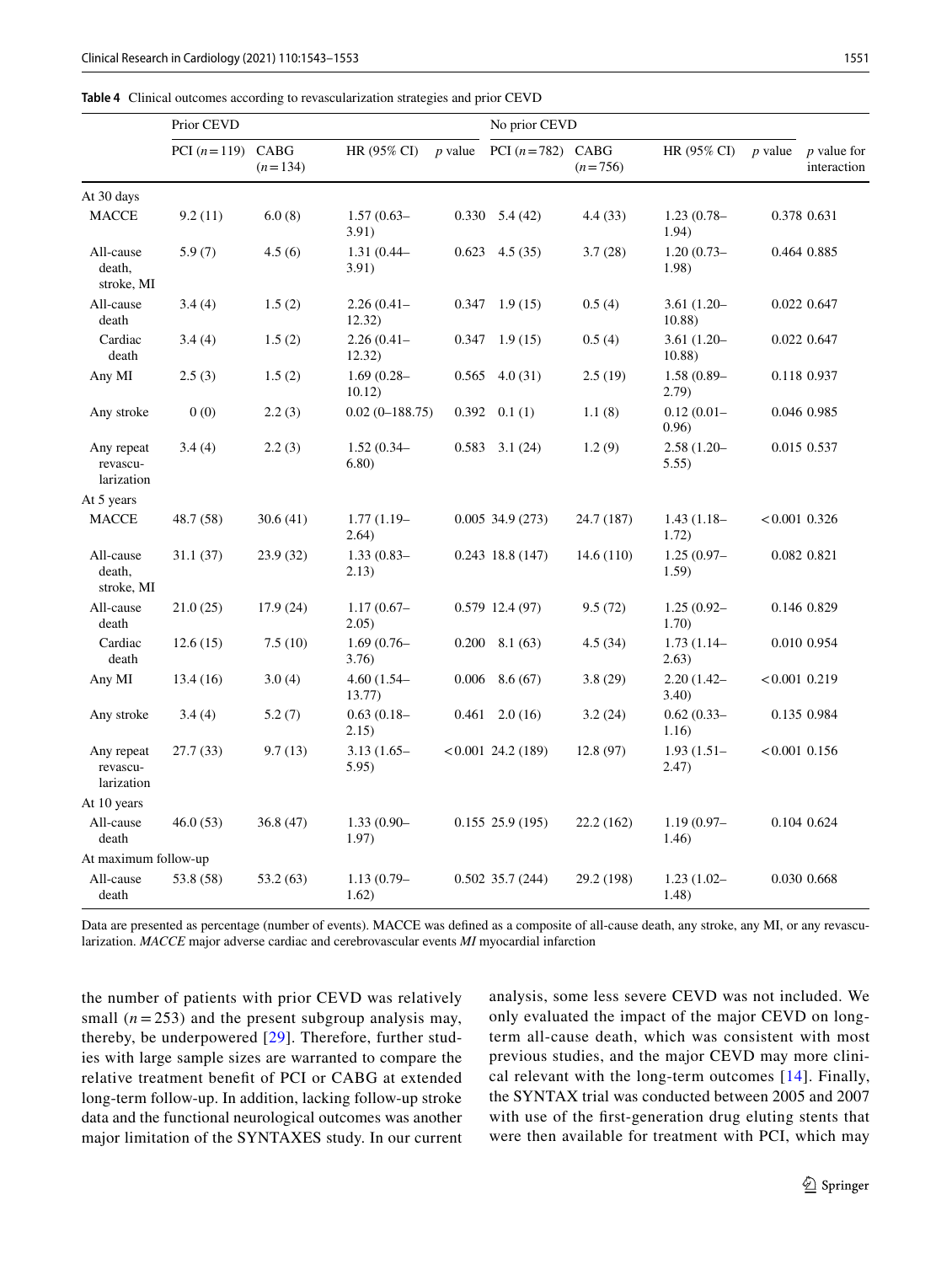limit generalizability of our fndings to contemporary clinical practice [\[30\]](#page-10-15). Nevertheless, the SYNTAXES study, which achieved a relatively high follow-up rate (94%), is the frst one to provide randomized data on the 10 year vital status of patients included in the trial  $[10]$ .

# **Conclusions**

Presence of prior CEVD in patients with 3VD and/or LMCVD planned for a revascularization procedure represents a high-risk patient group with complex and difuse CAD and multiple comorbidities. A history of CEVD was associated with a signifcantly increased risk of all-cause death at 10 years following PCI or CABG. The risk of allcause death at 10 years in patients having PCI or CABG was not signifcantly diferent according to CEVD status. The current fndings from the SYNTAXES study do not support preferential referral for PCI rather than CABG in this population on the basis of a history of prior CEVD. Instead, decision making needs to include assessment of both short- and long-terms risks while discussing strategies amongst care providers and with patients.

#### **Acknowledgements** None.

**Funding** The SYNTAX Extended Survival study was supported by the German Foundation of Heart Research (Frankfurt am Main, Germany). The SYNTAX trial, during 0–5 year follow-up, was funded by Boston Scientific Corporation (Marlborough, MA, USA). Both sponsors had no role in the study design, data collection, data analyses and interpretation of the study data, nor were involved in the decision to publish the fnal manuscript. The principal investigators and authors had complete scientifc freedom.

#### **Compliance with ethical standards**

**Conflict of interest** Dr. Serruys reports personal fees from Biosensors, Micel Technologies, Sinomedical Sciences Technology, Philips/Volcano, Xeltis, and HeartFlow, outside the submitted work. Dr. Kappetein reports to work as an employee of Medtronic, outside the submitted work. Dr. Head reports to work as a full-time employee of Medtronic outside the scope of this work. Dr. Morice reports to work as the CEO of CERC, a CRO which was never involved in the SYNTAX trial at any level, except that submitted the 10 years additional follow-up (for free) to French authorities to get approval. Dr. van Geuns reports personal fees from Abbott vascular, grants and personal fees from Astra-Zeneca, grants and personal fees from Amgen, grants and personal fees from Boston Scientifc, personal fees from Sanof, outside the submitted work. All other authors have no disclosures.

**Open Access** This article is licensed under a Creative Commons Attribution 4.0 International License, which permits use, sharing, adaptation, distribution and reproduction in any medium or format, as long as you give appropriate credit to the original author(s) and the source, provide a link to the Creative Commons licence, and indicate if changes were made. The images or other third party material in this article are included in the article's Creative Commons licence, unless indicated otherwise in a credit line to the material. If material is not included in the article's Creative Commons licence and your intended use is not permitted by statutory regulation or exceeds the permitted use, you will need to obtain permission directly from the copyright holder. To view a copy of this licence, visit<http://creativecommons.org/licenses/by/4.0/>.

# **References**

- <span id="page-9-0"></span>1. Craven TE, Ryu JE, Espeland MA et al (1990) Evaluation of the associations between carotid artery atherosclerosis and coronary artery stenosis. A case-control study. Circulation 82(4):1230– 1242.<https://doi.org/10.1161/01.cir.82.4.1230>
- <span id="page-9-1"></span>2. Jashari F, Ibrahimi P, Nicoll R, Bajraktari G, Wester P, Henein MY (2013) Coronary and carotid atherosclerosis: similarities and diferences. Atherosclerosis 227(2):193–200. [https://doi.](https://doi.org/10.1016/j.atherosclerosis.2012.11.008) [org/10.1016/j.atherosclerosis.2012.11.008](https://doi.org/10.1016/j.atherosclerosis.2012.11.008)
- <span id="page-9-2"></span>3. Morikami Y, Natsuaki M, Morimoto T et al (2013) Impact of polyvascular disease on clinical outcomes in patients undergoing coronary revascularization: an observation from the CREDO-Kyoto Registry Cohort-2. Atherosclerosis 228(2):426– 431. <https://doi.org/10.1016/j.atherosclerosis.2013.04.005>
- 4. Eagle KARC, Foster ED, Mickel MC, Gersh BJ (1994) Longterm survival in patients with coronary artery disease: importance of peripheral vascular disease. The coronary artery surgery study (CASS) investigators. J Am Coll Cardiol. 23:1091–1095
- <span id="page-9-3"></span>5. Nallamothu BK, Chetcuti S, Mukherjee D et al (2003) Longterm prognostic implication of extracardiac vascular disease in patients undergoing percutaneous coronary intervention. Am J Cardiol 92(8):964–966. [https://doi.org/10.1016/s0002](https://doi.org/10.1016/s0002-9149(03)00978-0) [-9149\(03\)00978-0](https://doi.org/10.1016/s0002-9149(03)00978-0)
- <span id="page-9-4"></span>6. Palmerini T, Biondi-Zoccai G, Reggiani LB et al (2012) Risk of stroke with coronary artery bypass graft surgery compared with percutaneous coronary intervention. J Am Coll Cardiol 60(9):798–805.<https://doi.org/10.1016/j.jacc.2011.10.912>
- <span id="page-9-9"></span>7. Head SJ, Milojevic M, Daemen J et al (2018) Stroke rates following surgical versus percutaneous coronary revascularization. J Am Coll Cardiol 72(4):386–398. [https://doi.org/10.1016/j.](https://doi.org/10.1016/j.jacc.2018.04.071) [jacc.2018.04.071](https://doi.org/10.1016/j.jacc.2018.04.071)
- <span id="page-9-5"></span>8. Palmerini T, Biondi-Zoccai G, Riva DD et al (2013) Risk of stroke with percutaneous coronary intervention compared with on-pump and off-pump coronary artery bypass graft surgery: Evidence from a comprehensive network meta-analysis. Am Heart J. 165(6):910–7.e14. <https://doi.org/10.1016/j.ahj.2013.03.011>
- <span id="page-9-6"></span>9. Kang SH, Lee CW, Lee JB et al (2017) Mortality of patients with previous stroke undergoing drug-eluting stent implantation. Coron Artery Dis 28(7):543–549. [https://doi.org/10.1097/](https://doi.org/10.1097/MCA.0000000000000528) [MCA.0000000000000528](https://doi.org/10.1097/MCA.0000000000000528)
- <span id="page-9-7"></span>10. Thuijs D, Kappetein AP, Serruys PW et al (2019) Percutaneous coronary intervention versus coronary artery bypass grafting in patients with three-vessel or left main coronary artery disease: 10-year follow-up of the multicentre randomised controlled SYNTAX trial. Lancet. [https://doi.org/10.1016/S0140](https://doi.org/10.1016/S0140-6736(19)31997-X) [-6736\(19\)31997-X](https://doi.org/10.1016/S0140-6736(19)31997-X)
- <span id="page-9-8"></span>11. Ong AT, Serruys PW, Mohr FW et al (2006) The SYNergy between percutaneous coronary intervention with TAXus and cardiac surgery (SYNTAX) study: design, rationale, and run-in phase. Am Heart J 151(6):1194–1204. [https://doi.org/10.1016/j.](https://doi.org/10.1016/j.ahj.2005.07.017) [ahj.2005.07.017](https://doi.org/10.1016/j.ahj.2005.07.017)
- 12. Serruys PW, Morice MC, Kappetein AP et al (2009) Percutaneous coronary intervention versus coronary-artery bypass grafting for severe coronary artery disease. N Engl J Med 360(10):961–972.<https://doi.org/10.1056/NEJMoa0804626>